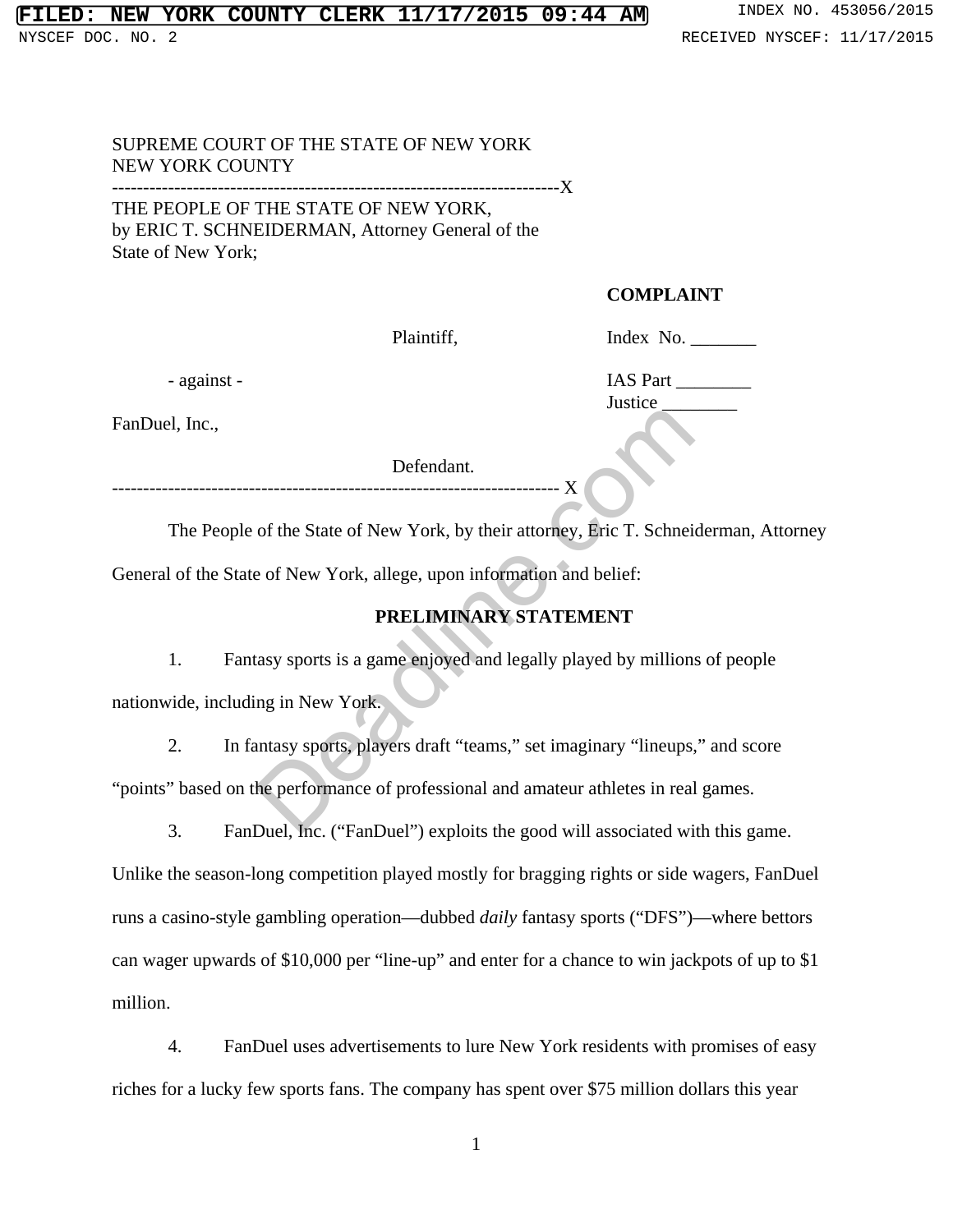alone on ads urging "*FanDuel's paying out over \$2 billion dollars this year*" and "*anybody can play, anybody can succeed*."

5. Other commercials promise: "Even the novice can come in and spend 1 or 2 dollars and win 10, 20 thousand dollars."



6. But FanDuel only offers a way to bet on existing sporting events, nothing more. And its approach is not new: Bookmaking operations in jurisdictions with legal gambling like Nevada have long accepted sports proposition or "prop" bets (to bet on game statistics and milestones) and parlay bets (to simultaneously bet on several, independent variables in a single wager). FanDuel<br>
PanDuel<br>
PanDuel only offers a way to bet on existing sporting even<br>
not new: Bookmaking operations in jurisdictions with leg<br>
accepted sports proposition or "prop" bets (to bet on game stay bets (to simultaneousl

7. As one DFS CEO colorfully described it, DFS is like a "sports betting parlay on steroids." FanDuel specifically encourages DFS players to consult the Vegas betting odds for athlete "prop" bets.

8. The speed of FanDuel's games, the size of their jackpots, and the degree to which the games are sold as winnable have ensnared compulsive gamblers and threaten to trap populations at greater risk for gambling addiction, particularly male college students. This has prompted gambling addiction experts and advocates to sound the alarm.

9. Until a major spike in ad spending this fall and a public scandal over the fairness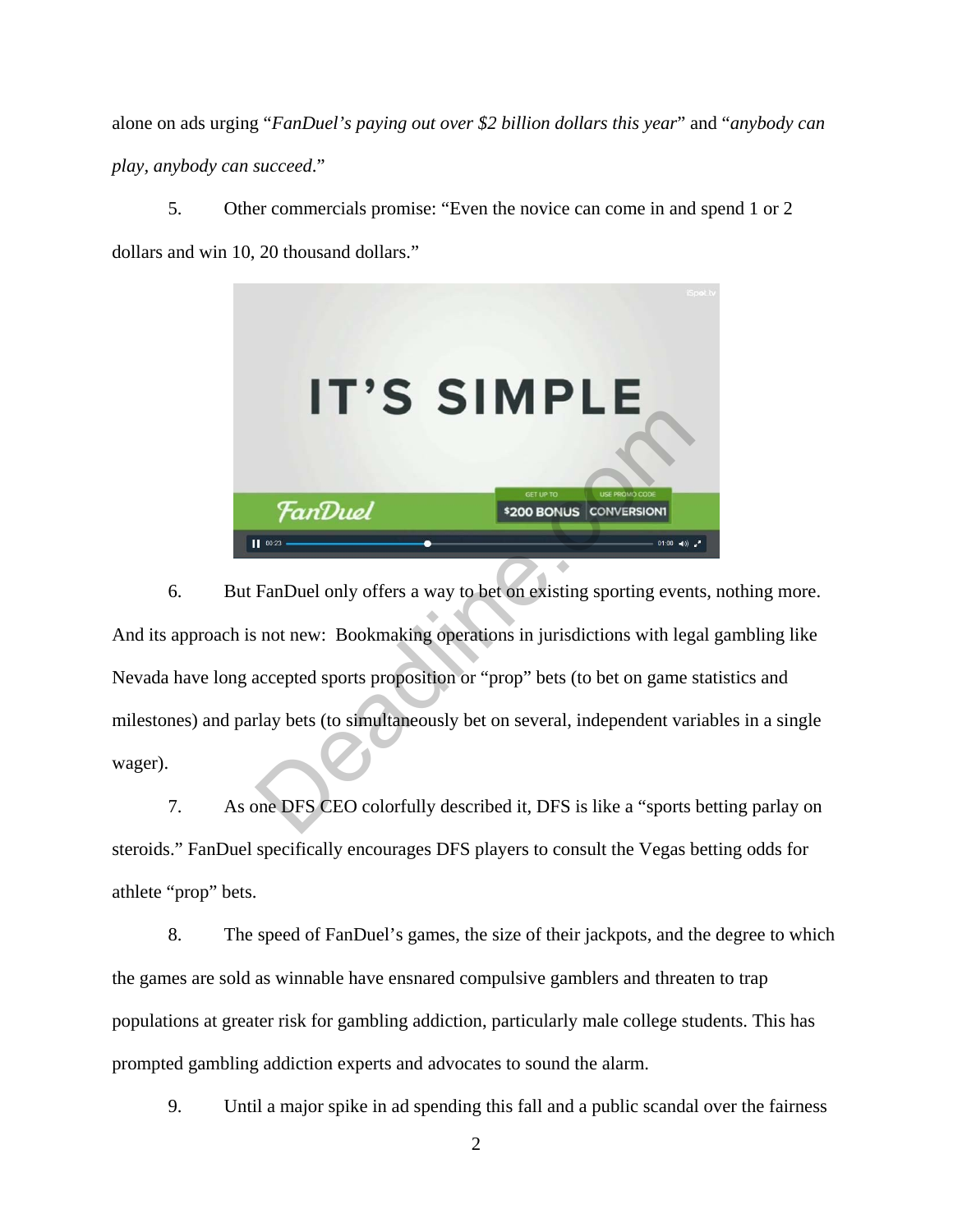of its games, FanDuel managed to avoid serious scrutiny as a gambling business. As an increasing number of states examine the company's business model, they are reaching the same realization; Nevada, Georgia, Illinois, and Michigan, gaming officials have each declared DFS to be gambling or have otherwise raised serious doubt about its legality.

10. FanDuel does not offer games in Washington State (which has the same definition of "gambling" as New York) and in four other states (Arizona, Iowa, Louisiana, and Montana). When the Nevada Gaming Control Board recently determined that DFS qualified as gambling under state law, the company suspended Nevada operations the same day.

11. On November 10, 2015, the Office of the New York Attorney General ("NYAG") informed FanDuel that its business violated the law in New York State—which accounts for approximately 5% of FanDuel's active users—and must stop accepting wagers from New York. The letter also served as formal pre-litigation notice, indicating that NYAG would commence an enforcement action if FanDuel failed to abide by the law. It refused, choosing to file an improper lawsuit during the notice period. company suspended Nevada operations the same day.<br>
November 10, 2015, the Office of the New York Attorney of<br>
that its business violated the law in New York State—whic<br>
of FanDuel's active users—and must stop accepting wag

12. The State therefore brings this action to enjoin the company from continuing to operate an unlawful gambling business in New York.

#### **JURISDICTION AND PARTIES**

13. Plaintiff People of the State of New York, by Attorney General Eric T. Schneiderman, brings this action pursuant to Executive Law § 63(12), Business Corporation Law ("BCL") § 1303, and General Business Law ("GBL") §§ 349 and 350.

14. Defendant FanDuel is a Delaware corporation, with its principal place of business at 19 Union Square West, Ninth Floor, New York, New York 10003.

15. This Court has jurisdiction pursuant to: (i) Executive Law § 63(12), under which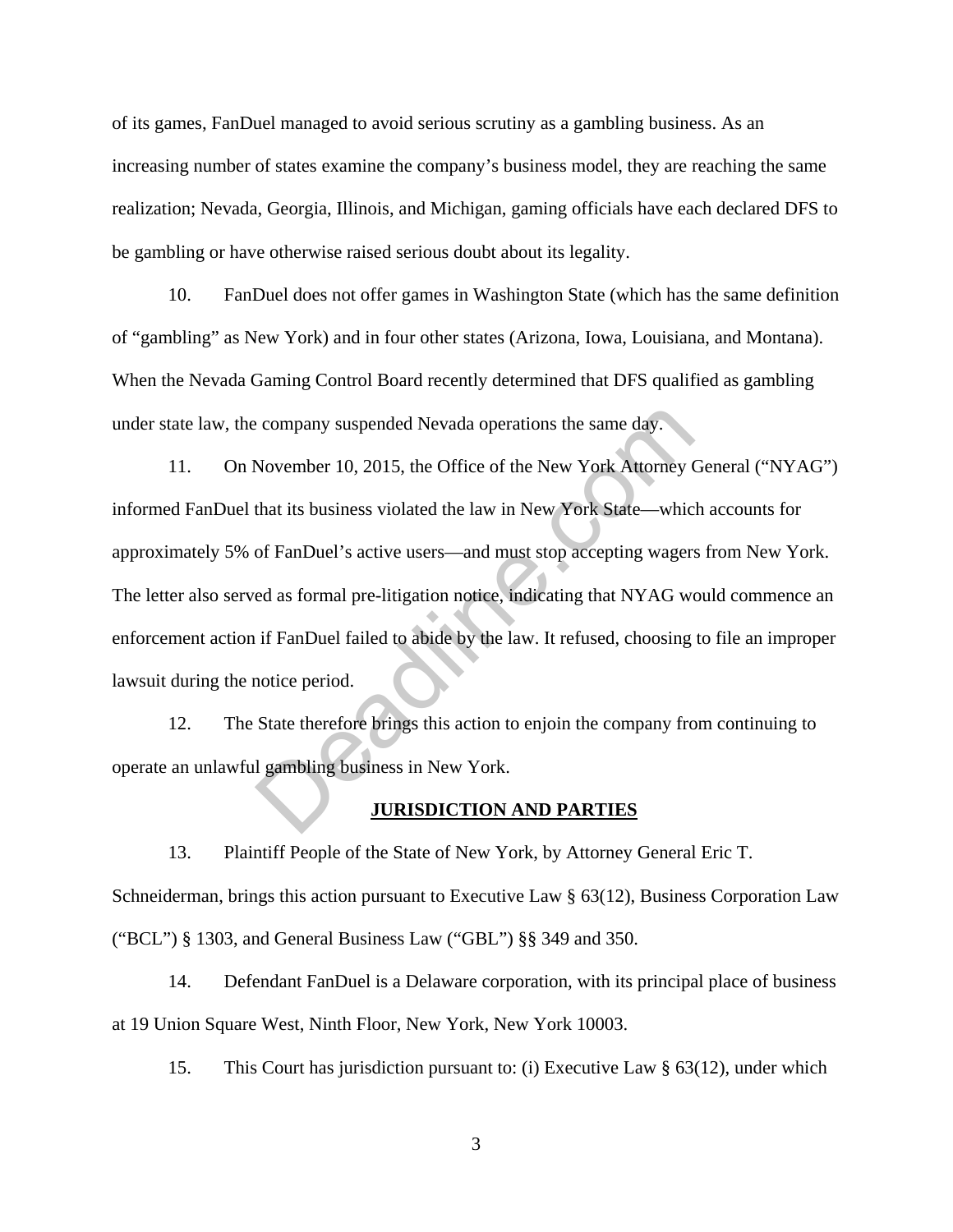the Attorney General is empowered to seek injunctive relief, restitution, disgorgement and damages when a person or business entity engages in repeated fraudulent or illegal acts or persistent fraud or illegality in the carrying on, conducting, or transacting of business; (ii) BCL § 1303, which authorizes the Attorney General to bring an action to restrain a foreign corporation from doing in this state without authority any business for the doing of which it is required to be authorized in this state; and (iii) General Business Law § 349(b), which authorizes the Attorney General to seek injunctive relief, restitution, disgorgement and civil penalties when a person or business engages in deceptive business acts and practices.

## **FACTS**

## **I. Traditional Fantasy Sports Gained Fans as a Friendly, Season-Long Competition**

16. Fantasy sports emerged in its modern form no later than the 1980s, starting initially with baseball and football and later expanding to other sports.

17. In traditional fantasy sports, participants create imaginary or fantasy "teams" composed of real amateur and professional athletes. During the course of the regular season, participants may adjust those fantasy teams and then "score" points depending on the real-world performance of the athletes appearing on their fantasy teams. I Fantasy Sports Gained Fans as a Friendly, Season-Lor<br>
I Fantasy Sports Gained Fans as a Friendly, Season-Lor<br>
Hasy sports emerged in its modern form no later than the 198<br>
All and football and later expanding to other sp

18. At the end of the season, all points are tallied and the team with the most points wins.

19. With the advent of the internet, traditional fantasy sports has exploded in popularity.

20. Websites run by ESPN, CBS Sports, and others made, and continue to make it easy to run a fantasy "league" and compete against friends or colleagues. These websites host the leagues, maintain records, tabulate points, and create a forum for interacting with other league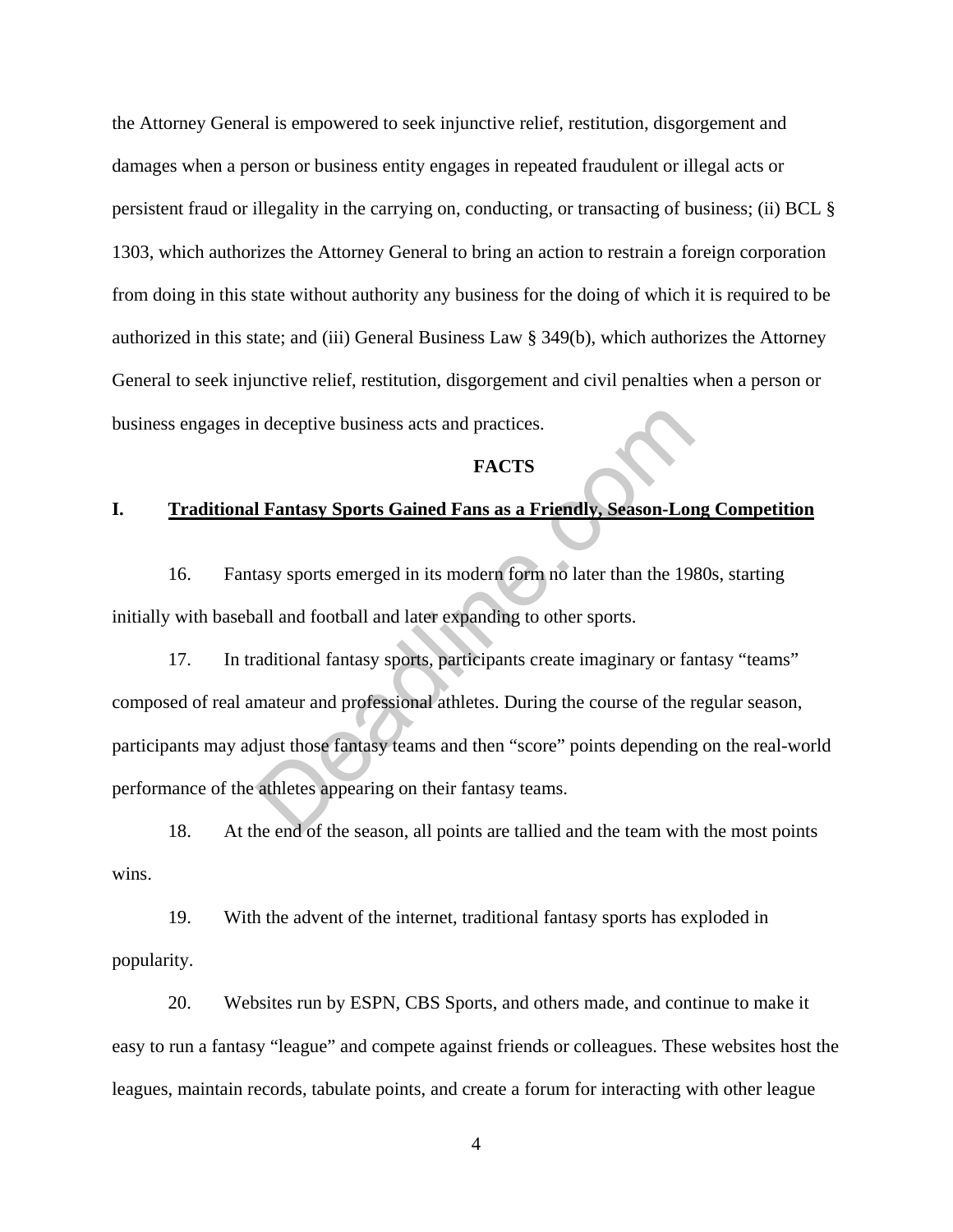participants.

21. Each traditional fantasy league typically designates a "commissioner," *i.e.* one of the participants who handles administrative issues, including registering with an internet host site.

22. While the precise format and rules vary from game to game, traditional fantasy sports competitions share several common elements:

> a. *A competitive draft.* Prior to the start of sports season, participants "draft" a team from athletes expected to play in a particular league (*e.g.*, Major League Baseball). The draft proceeds as either: (i) a round-robin "snake" draft, where the last participant to select an athlete in one round gets the first pick in the next; or (ii) an auction draft—where each participant receives a set budget of credits with which to bid, and each athlete goes to the highest bidder. In the typical version of the game, each athlete can be drafted by only one team. Thus, each participant has an incentive not only to pick the best available athletes for his own fantasy team, but to pick athletes to "block" another team am from athletes expected to play in a particular league (*e.g* eball). The draft proceeds as either: (i) a round-robin "snak participant to select an athlete in one round gets the first pion auction draft—where each parti

> b. *Trading, Dropping, Adding Players, and Setting Lineups.* To be successful over the course of a season, participants must actively manage their teams. This includes negotiating athlete trades with other participants, dropping injured or underperforming athletes, and adding free agents (athletes not on the roster of any fantasy team). Such moves and adjustments can seek to add points to a participant's team or to deny them to another.

23. By making moves over the course of a long season, participants can insulate themselves to some degree from day-to-day variations in performance, can respond to player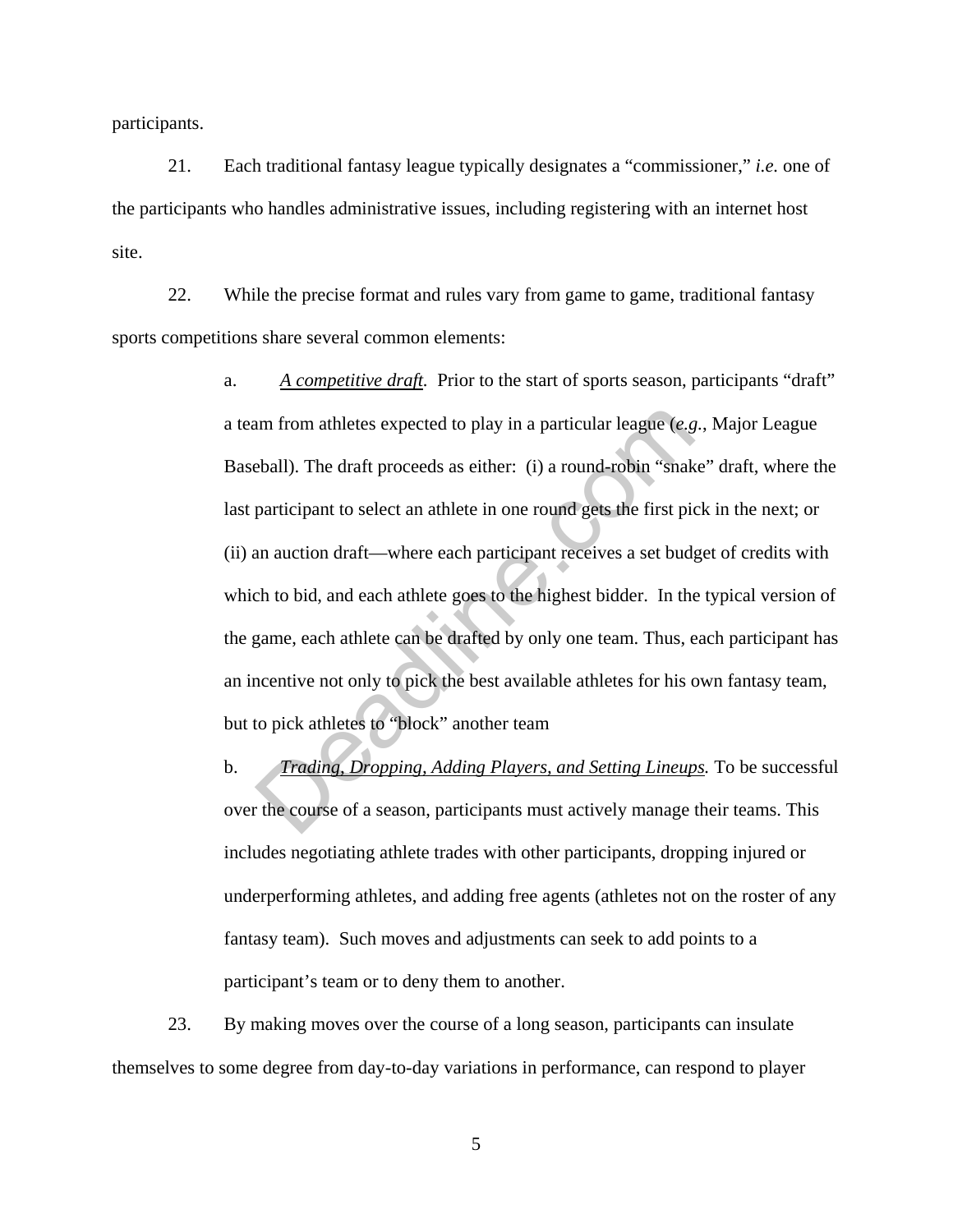injuries, trades, suspensions, and other unpredictable occurrences, and can otherwise seek to improve their chances.

24. To remain competitive in traditional fantasy sports, participants must adjust teams and lineups throughout a season. No single game or week is determinative of a participants' success or failure.

25. Depending on the host site, the participants can exert substantial control over how the fantasy game is administered and scored. Among other changes, participants can often adjust the scoring formats, the universe of players available for drafting, the size of each team, the free agency rules, and the lineup requirements

26. Most participants in traditional fantasy leagues do not participate in competitions for major prizes or enter wagers through the fantasy league host sites.

27. Mainstream sites that host traditional fantasy sports like ESPN and CBS Sports have typically generated the bulk of their revenue from advertising and administrative fees.

28. To the extent that traditional fantasy leagues involve wagers between participants, with limited exceptions, mainstream host sites like ESPN and CBS Sports, do not participate or profit from those bets. The universe of players available for drafting, the size of e<br>the lineup requirements<br>st participants in traditional fantasy leagues do not participa<br>enter wagers through the fantasy league host sites.<br>nstream sites that h

29. The Fantasy Sport Trade Association ("FSTA"), a trade association representing companies like the Defendant, estimated that by 2008, about 30 million people played traditional fantasy sports. Since then, the numbers of people who play traditional fantasy sports has continued to climb.

30. The sweeping majority of participants in traditional fantasy sports compete solely for bragging rights or side wagers.

#### **II. An Internet Gambling Prohibition Inspires a New Form of Internet Gambling**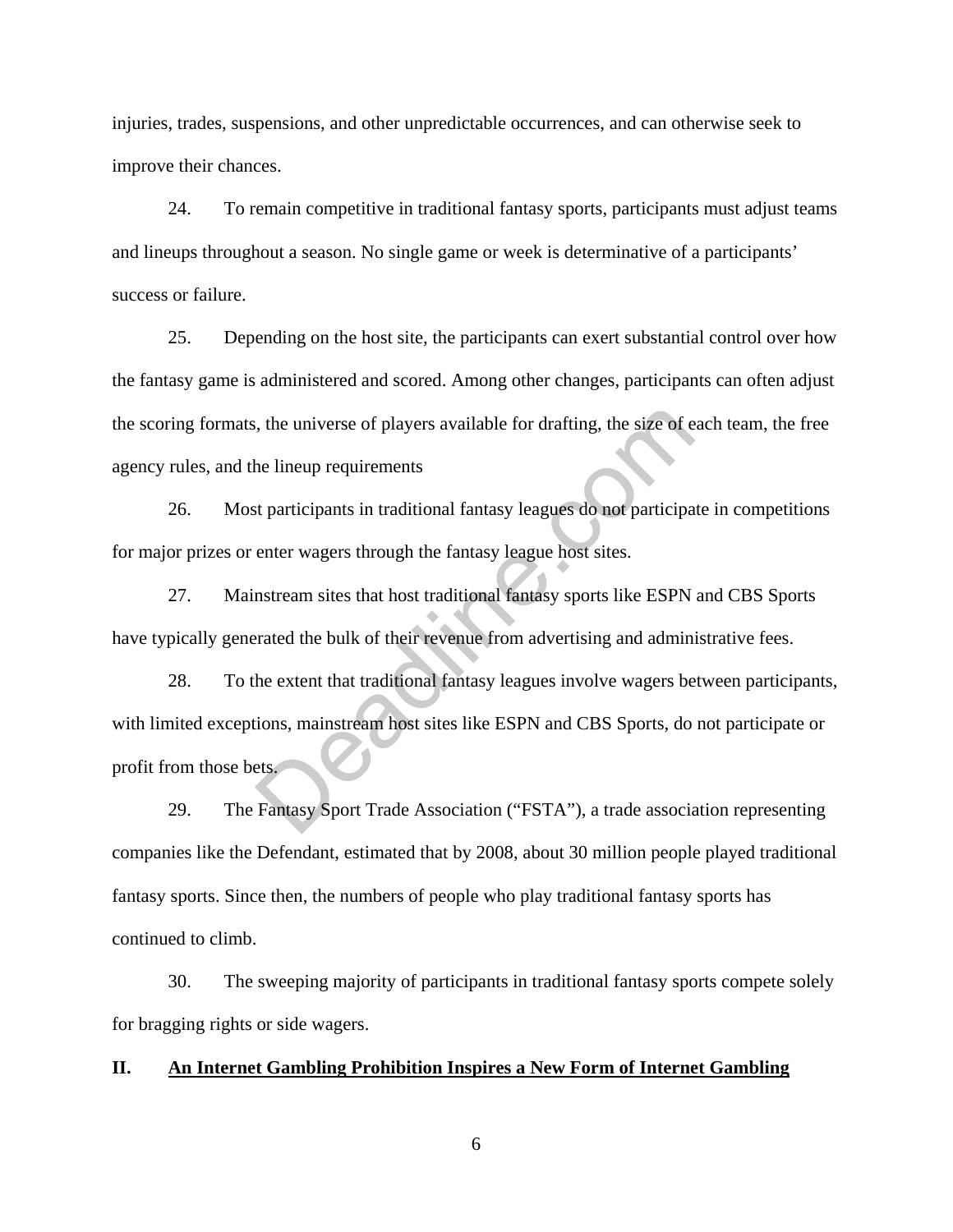31. In 2006, the U.S. Congress passed the Unlawful Internet Gambling Enforcement Act ("UIGEA") to expand the mechanisms available to federal prosecutors seeking to enforce anti-gambling laws against internet-based gambling companies. This statute primarily introduced new consequences for financial institutions that process illegal gambling transactions.

32. UIGEA explicitly left all other federal and state gambling laws intact, and provided that: "No provision of this subchapter shall be construed as altering, limiting, or extending any Federal or State law or Tribal-State compact prohibiting, permitting, or regulating gambling within the United States."

33. In 2008, an online betting entrepreneur named Nigel Eccles and a few partners founded the online wagering platform Hubdub. That site let users bet on the outcome of news events. As a former employee at two online gambling companies in the U.K., Eccles reportedly saw potential in "combining the fun and excitement of online gambling with the mass interest in news." As Eccles put it, the idea was to "gamble on what you believe will happen. You can bet on any subject under the sun." e United States."<br>
Complete Fourth and the complete policially, peam<br>
Do8, an online betting entrepreneur named Nigel Eccles and<br>
wagering platform Hubdub. That site let users bet on the or<br>
r employee at two online gambli

34. Hubdub, however, had a fatal flaw: Because UIGEA made processing wagers involving real money illegal in the United States, the site operated with *virtual* currency. This apparently provided insufficient excitement for bettors, and the news-betting component folded a few years later.

35. Reviewing UIGEA, however, Eccles seized on language that excluded certain "fantasy sports and simulations" from the definition of "bet or wager." Although previously not a fan of fantasy sports or American sports, in 2009, he concocted a new betting game for the U.S. market—dubbed daily fantasy sports ("DFS").

36. Hubdub quickly spun off a new company, FanDuel, to accept bets with real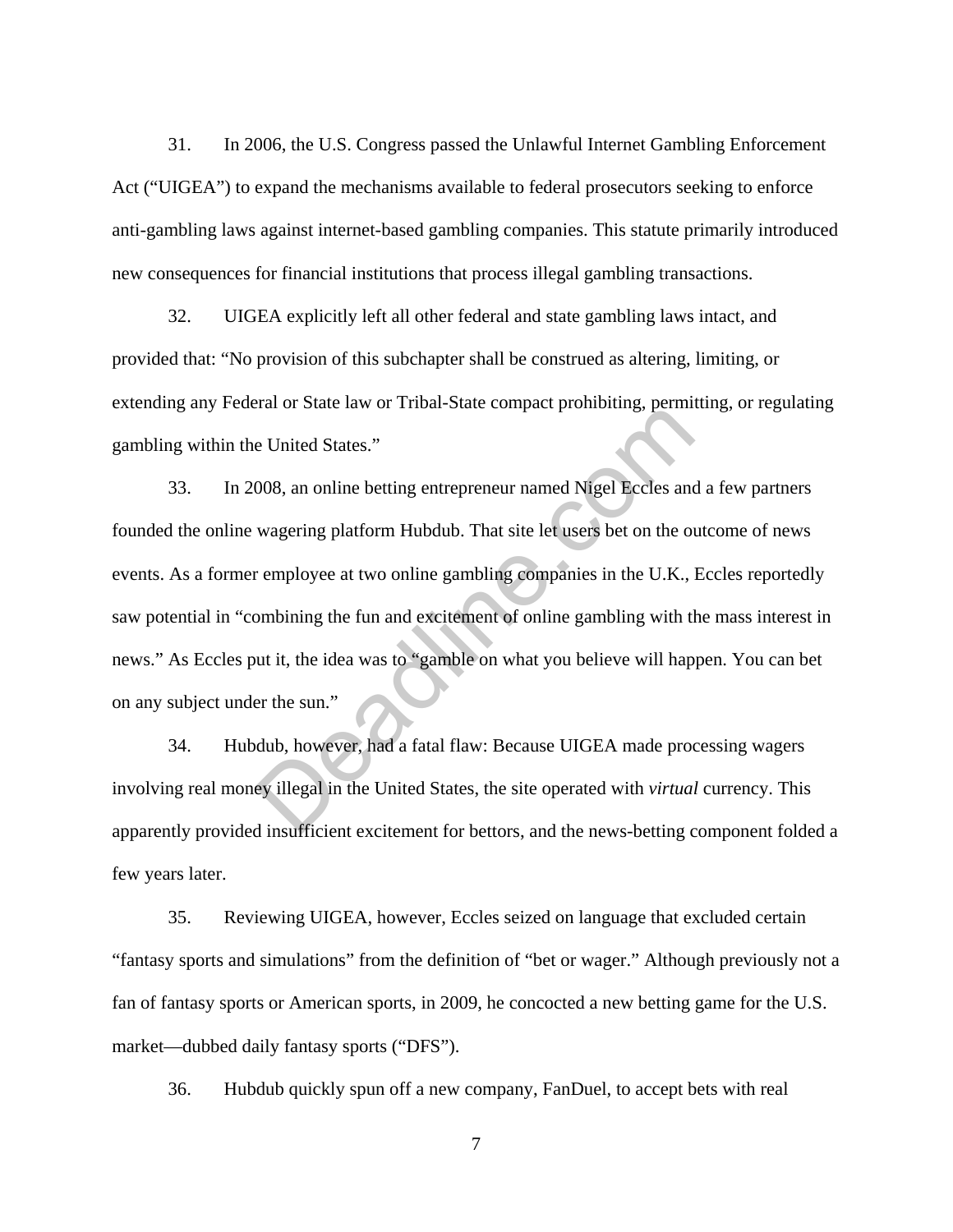money.

## **III. By Rewriting the Rules, DFS Created a New Business Model for Sports Betting**

37. DFS is a new business model for online gambling. The DFS sites themselves collect wagers (styled as "fees"), set jackpot amounts, and directly profit from the betting on their platforms. DFS' rules enable near-instant gratification to players, require no time commitment, and simplify game play, including by eliminating all long-term strategy.

38. In several fundamental respects, DFS represents a clear departure from seasonlong fantasy sports:

- a. *First,* DFS games run on a daily and weekly basis. Scoring depends on the performance of particular athletes in a given week, a given weekend, on a given night, or even a given tournament or race (as with golf, MMA, or NASCAR). This allows for faster-paced games that require less time commitment. First, DFS games run on a daily and weekly basis. Score<br>performance of particular athletes in a given week, a given night, or even a given tournament or race (as with<br>NASCAR). This allows for faster-paced games that req<br>co
- b. *Second,* DFS games allow no trading; no dropping players; and no adjusting lineups. Players must "lock in" or finalize their lineup by a particular deadline. After the lineup is locked, a DFS player can do nothing but watch as the performance of athletes in real-world games determines whether he won.
- c. *Third,* DFS uses neither of the competitive draft formats, *i.e.* either the "snake" or the auction draft. Instead, it uses a salary cap draft. In a salary cap draft, the site assigns each athlete a theoretical value (a "salary"). Bettors can fill their team with players until they have exhausted their salary cap or allocation. Thus, the same athlete can appear on multiple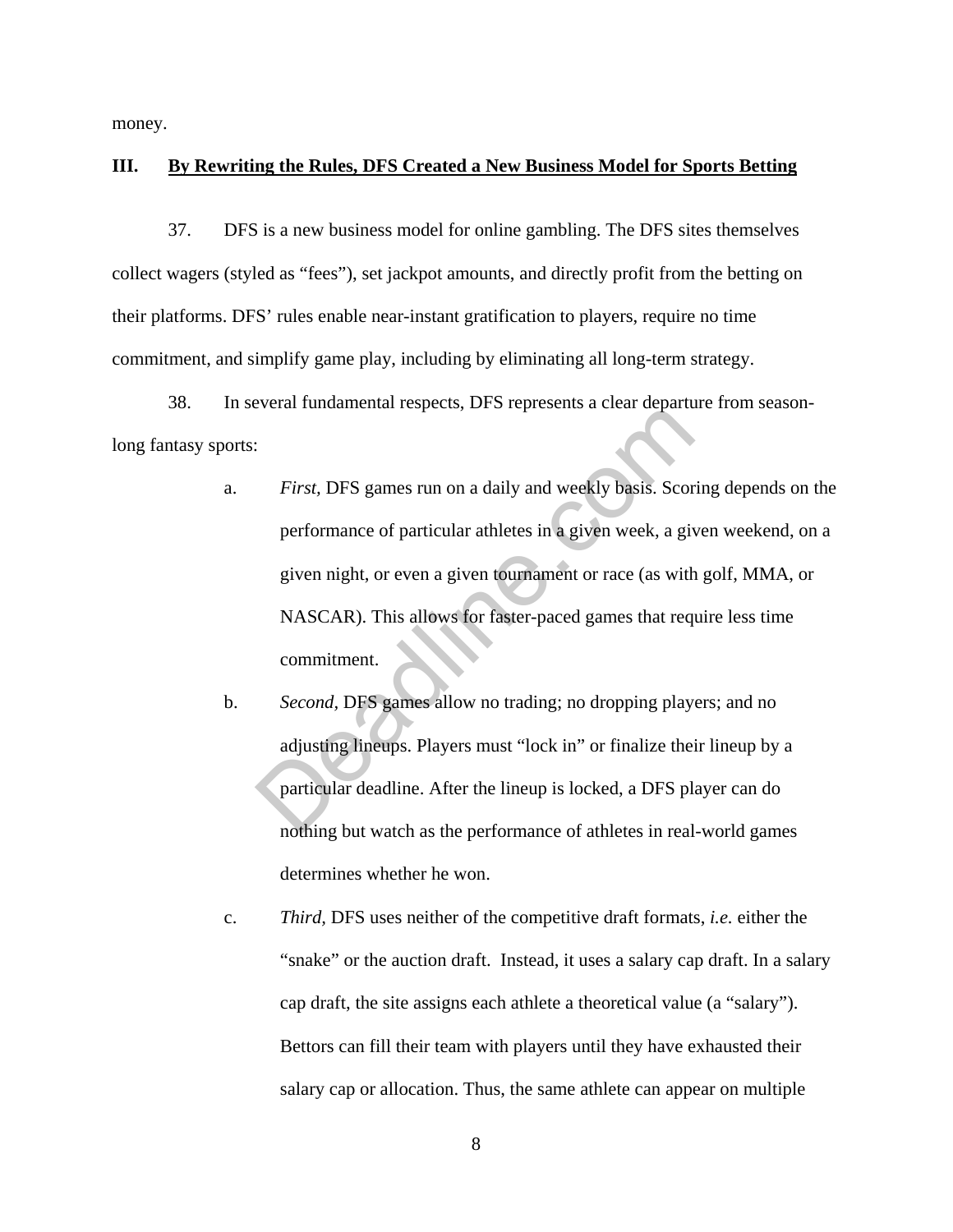teams.

39. The "salaries" assigned to athletes constitute odds roughly reflecting how the DFS operator (*e.g.*, FanDuel) expects a particular athlete to perform over a given time period.

40. The quick time frame of DFS and the ability to set the lineup only once eliminates any of the strategic elements associated with managing a traditional fantasy team over the course of a season. As compared to traditional fantasy sports, DFS' rules also eliminate any strategy associated with drafting good players first, because the same players can appear in every lineup.

41. As FanDuel exhorted on its website, with DFS: "The format simplified. The winning amplified. And the money? Let's just say your season-long league won't pay out \$75 million a week."

42. Rather than a new type of fantasy league, DFS simply devised another way to bet on sports.

43. Casinos and bookmaking operations in Nevada and non-U.S. jurisdictions with legalized sports gambling have long allowed "prop" (short for proposition) bets—*i.e.*, bets on statistics and milestones that occur in given games or in connection with particular players. FanDuel exhorted on its website, with DFS: "The format sin<br>And the money? Let's just say your season-long league worker<br>than a new type of fantasy league, DFS simply devised a<br>than a new type of fantasy league, DFS simply

44. Indeed, FanDuel recognizes that DFS is akin to sports prop betting. FanDuel advises on its website: "By taking into account over-under lines, as well as money lines and player props, FanDuel players gives [sic] themselves more opportunities to win."

45. Similarly, casinos and bookmaking operations in Nevada and, to a more limited extent, the state lotteries in Delaware, Montana, and Oregon permit parlay sports betting.

46. In a parlay, a bettor attempts to correctly predict the outcome of several variables as part of a single wager. A DFS lineup is a parlay bet in which the relevant variables are the athletes.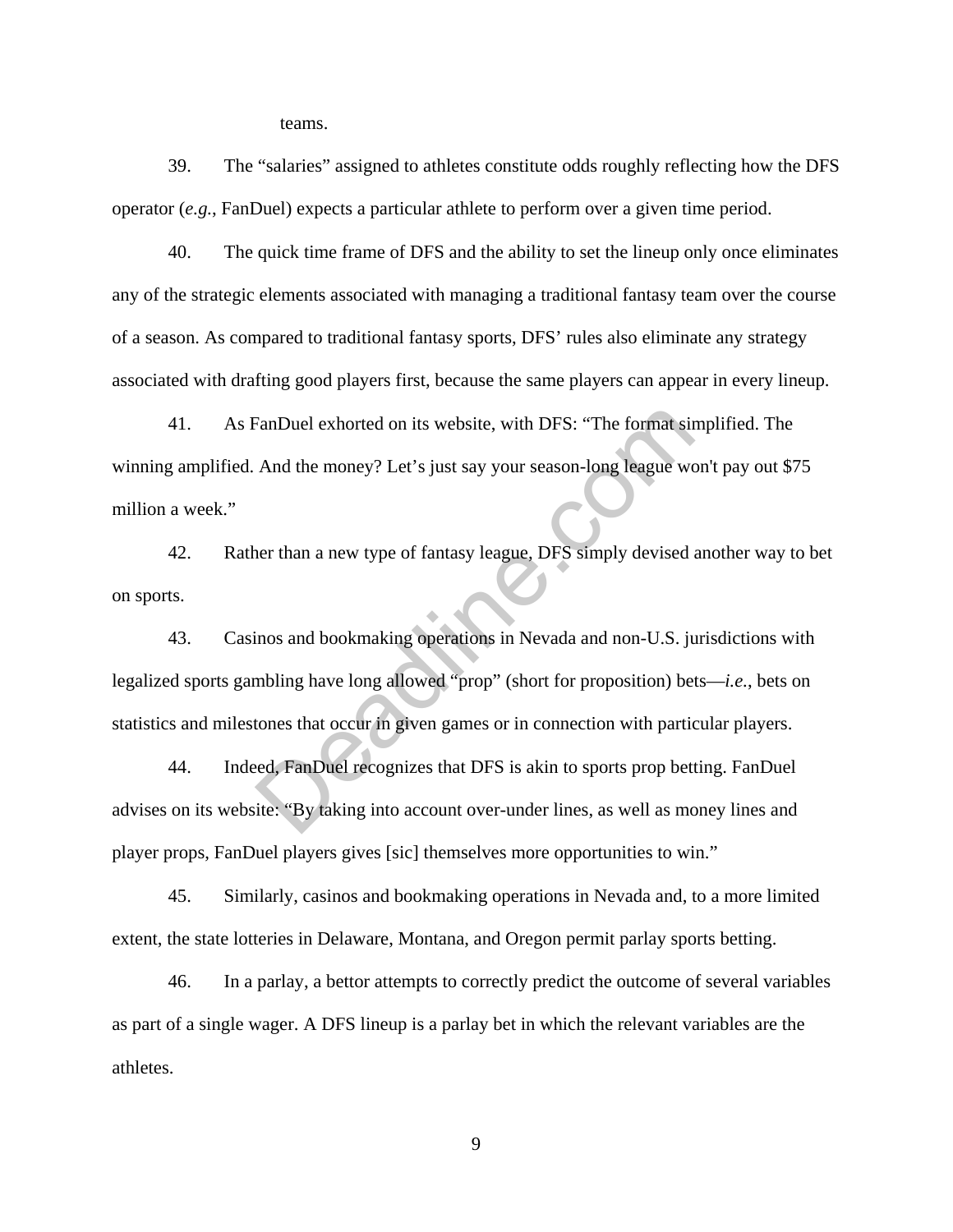47. As the CEO of one DFS company put it, the large format DFS games are like "a sports betting parlay on steroids."

#### **IV. FanDuel Enters the Sports Gambling Business**

48. Early on, FanDuel recognized the potential of DFS as a business model for online betting.

49. As FanDuel sought to grow its business it told one investor its target market was male sports fans who "cannot gamble online legally." FanDuel observed that its users have a "higher preponderance to gambling"; more than half of respondents to a FanDuel customer survey said they bet or gamble online for real money.

50. FanDuel offers several game styles to appeal to a variety of tastes.

51. Of particular note, FanDuel offers "Guaranteed Prize Pool" or "GPP" games, 50/50 games, and head-to-head games. Each game is structured differently.

- a. GPP games. The GPP games are the most popular based on numbers of individual players, most lineups and highest payouts. Some GPPs can accept up to several hundred-thousand lineups from DFS players, with the highest-scoring lineups winning major cash prizes. To play, GPPs cost anywhere from less than a dollar to upwards of \$5,000 to submit a single wager. In one of the largest GPPs, known as the "Millionaire Maker," DFS players wager \$25 per lineup for a chance to win a jackpot of up to \$1 million. ince to gambling"; more than half of respondents to a FanD<br>t or gamble online for real money.<br>Duel offers several game styles to appeal to a variety of tast<br>varticular note, FanDuel offers "Guaranteed Prize Pool" or<br>read-t
- b. 50/50 games. 50/50 games allow DFS players to effectively double their money if a lineup places in the top half of point-scoring lineups.
- c. Head-to-Head games. In head-to-head games, two DFS players enter a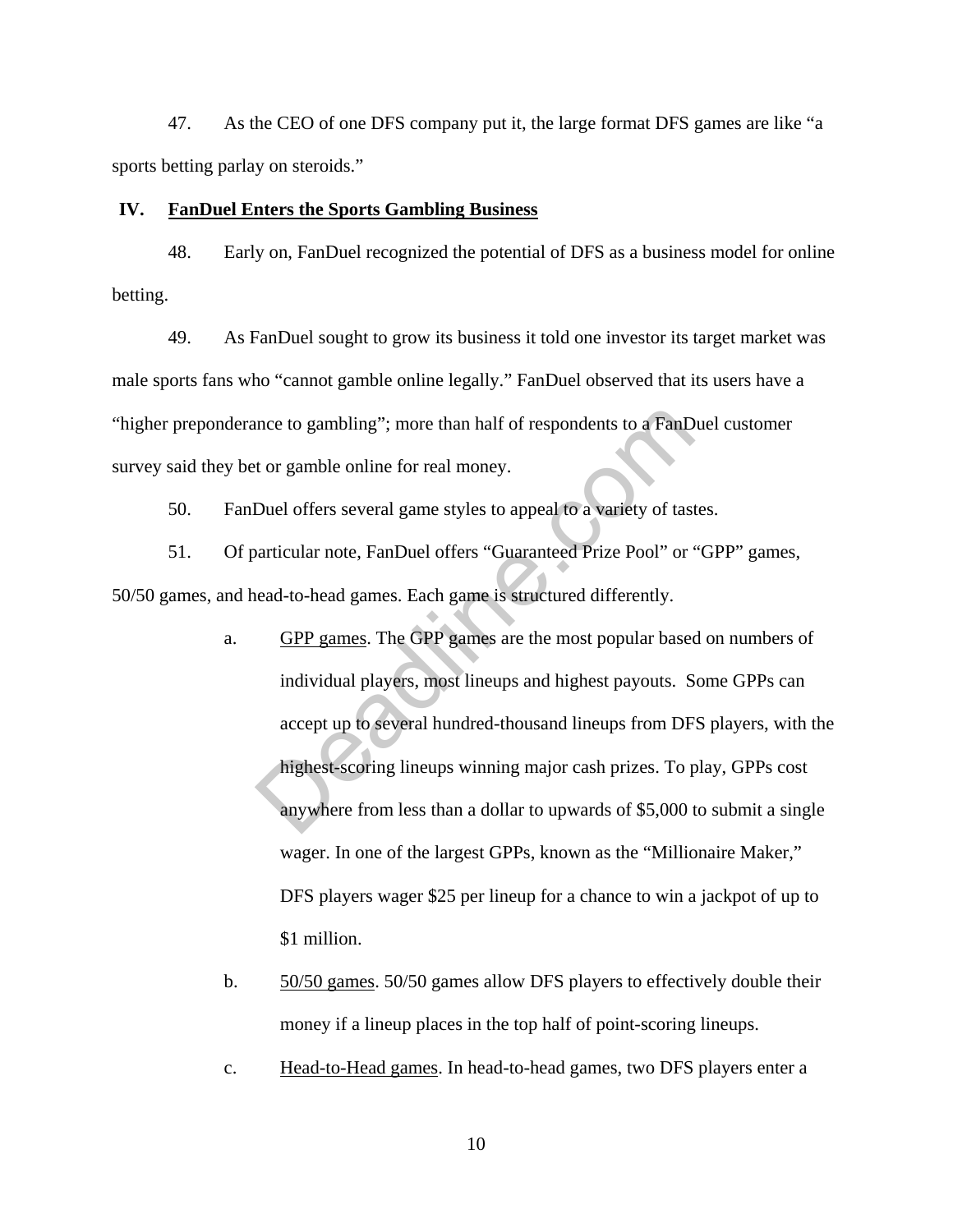lineup against each other, and the lineup with more points wins. Bettors can wager up to \$10,600 in head-to-head games. The bettor with the winning lineup gets the pot, minus the cut FanDuel takes.

52. FanDuel takes a cut of all wagers, which, using poker slang, FanDuel executives at times refer to as its "rake." The rake constitutes the company's primary source of revenue ranging from about 6% to more than 14%.

53. As part of its marketing, FanDuel allows DFS players to play certain games for free. Borrowing another term from poker, these free games are called "freerolls."

54. Except for limited exceptions, FanDuel requires players to put money at risk for a chance to win cash prizes.

55. FanDuel accepts wagers in connection with a wide range of amateur and professional sports. The company's offerings include: Major League Baseball, NFL football, NBA basketball, college football, and college basketball.

## **V. How Betting and Scoring on FanDuel Works**

56. A DFS wager constitutes a prediction by a DFS player about the combination of athletes (*i.e.*, the lineup) that he believes may score the most points in a particular DFS game. After finalizing his lineup, a DFS player cannot control or influence whether the athletes he chose will perform at, above, or below expectations. other term from poker, these free games are called "freeroll<br>ept for limited exceptions, FanDuel requires players to put<br>prizes.<br>Duel accepts wagers in connection with a wide range of am<br>The company's offerings include: Ma

57. Given this inherent uncertainty, certain DFS players will enter hundreds, or even thousands, of unique lineups in the hopes that one or more combinations of athletes will score well.

58. The FanDuel rules identify several circumstances where even the athletes on the field may have no influence over the number of DFS points scored. For example, the points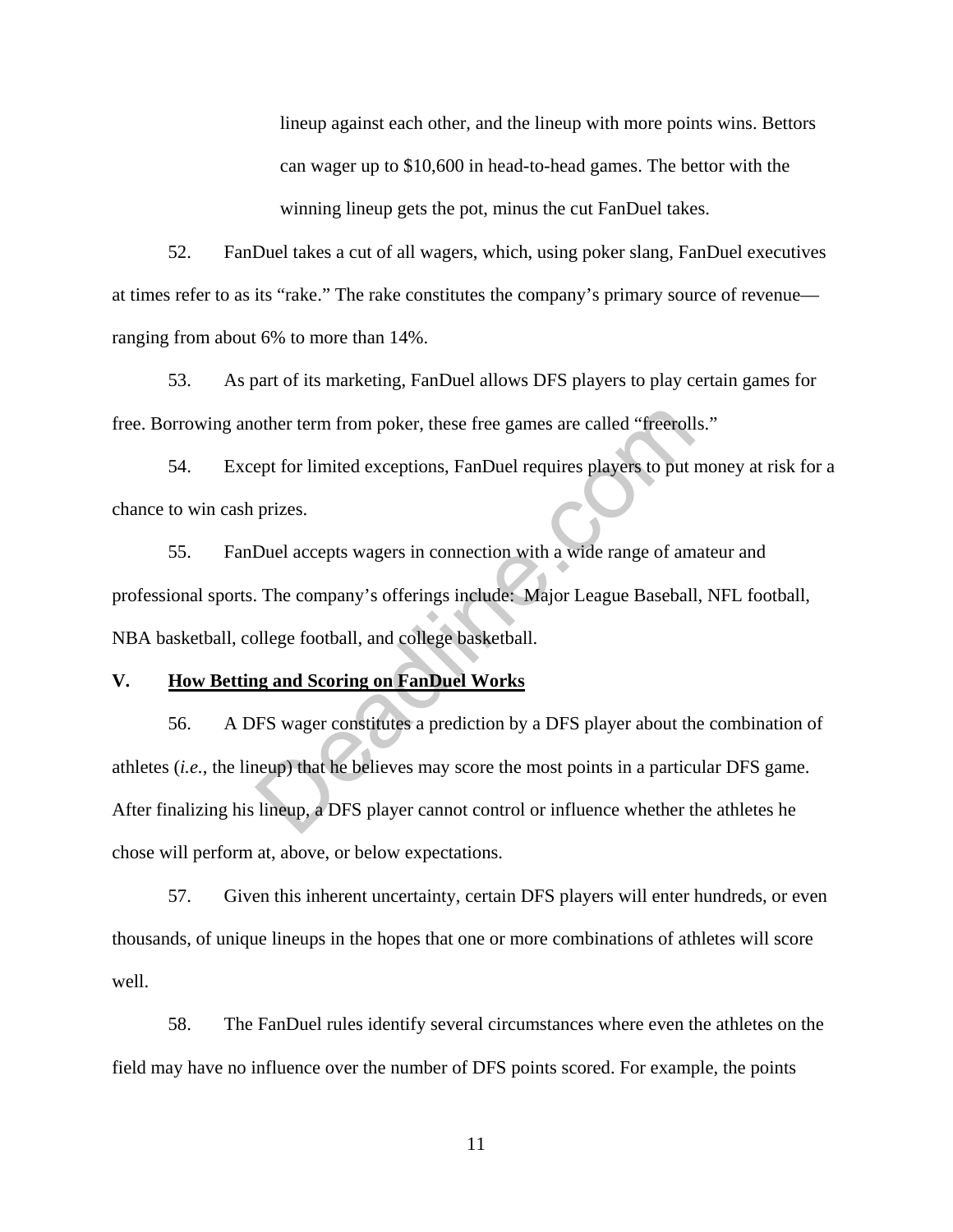associated with a particular athlete may be reduced or zeroed out due to:

a. rained out, postponed, suspended, or shortened game;

b. the league failing to correct official game statistics before DraftKings declares a winner; or

c. a trade involving the athlete that occurs after a contest is created.

59. The scores applied to any DFS lineup directly reflect the real-game performance of athletes.

60. Until a tally of the final box scores is available, the winning DFS wager or wagers are unknown and unknowable.

61. FanDuel's rules for each major sport (professional football, baseball, basketball, and hockey) specify that FanDuel will "wait until all the player statistics have been reported by our third party stats provider. This lets us ensure that the final box scores are complete."

62. Similar to other types of sports betting, DFS players will try to predict or "handicap" whether the odds offered by the bookmaker (*i.e.* the salary FanDuel assigns a given athlete) accurately reflect the expected outcome (*i.e.* how well that athlete will perform in an actual game). il a tally of the final box scores is available, the winning DF<br>nknowable.<br>Duel's rules for each major sport (professional football, bas<br>y that FanDuel will "wait until all the player statistics have<br>sprovider. This lets

63. Just as the most sophisticated sports handicapper has no control over whether the team he chose will beat the point spread, a DFS player has no control over whether the lineup he chose will perform.

64. As a FanDuel spokesperson aptly observed, the results in DFS are "contingent on the positive performance of all of their players" in actual games.

#### **VI. FanDuel Markets Itself as a Game Anyone Can Win**

65. In a bid for players and market share, FanDuel dramatically increased advertising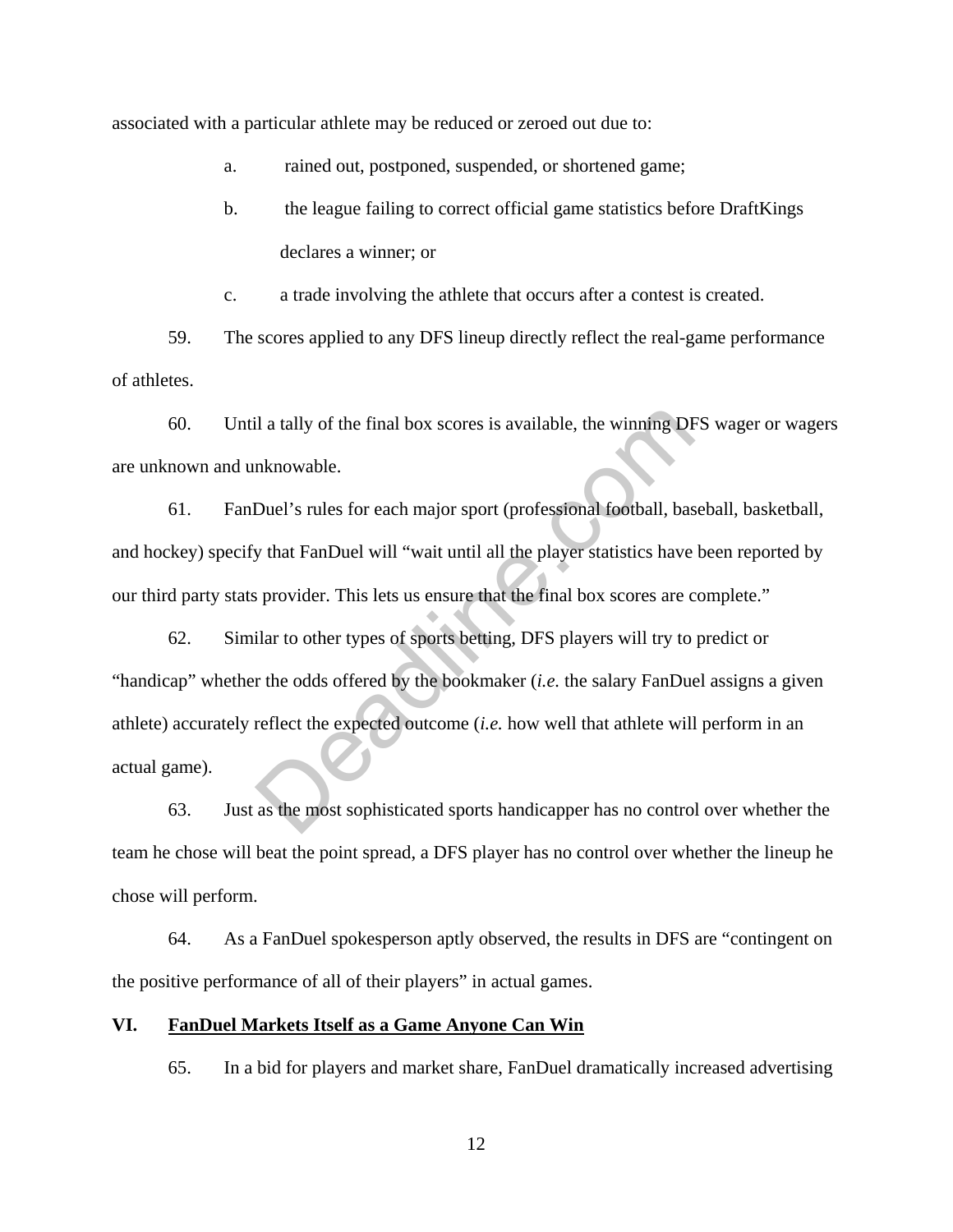spending this fall. FanDuel spent a reported \$46.9 million on television commercials that aired almost 9,500 times in the month of September alone.

66. In commercial-after-commercial, FanDuel's advertisements emphasize the ease of winning massive jackpots, including through purported testimonials from ordinary people stating how easy it is to win big.

67. Featuring vignettes of different purported winners, one FanDuel ad provided: "I've won over \$29,000 on FanDuel. Nothing special about me. The difference is, is that I played, and they didn't. . *. Even the novice can come in and spend 1 or 2 dollars and win 10, 20 thousand dollars.*"



68. Another FanDuel advertisement urged: "It's simple: choose a dollar league or play for more. . . FanDuel pays out over \$75 million a week – more than any other site."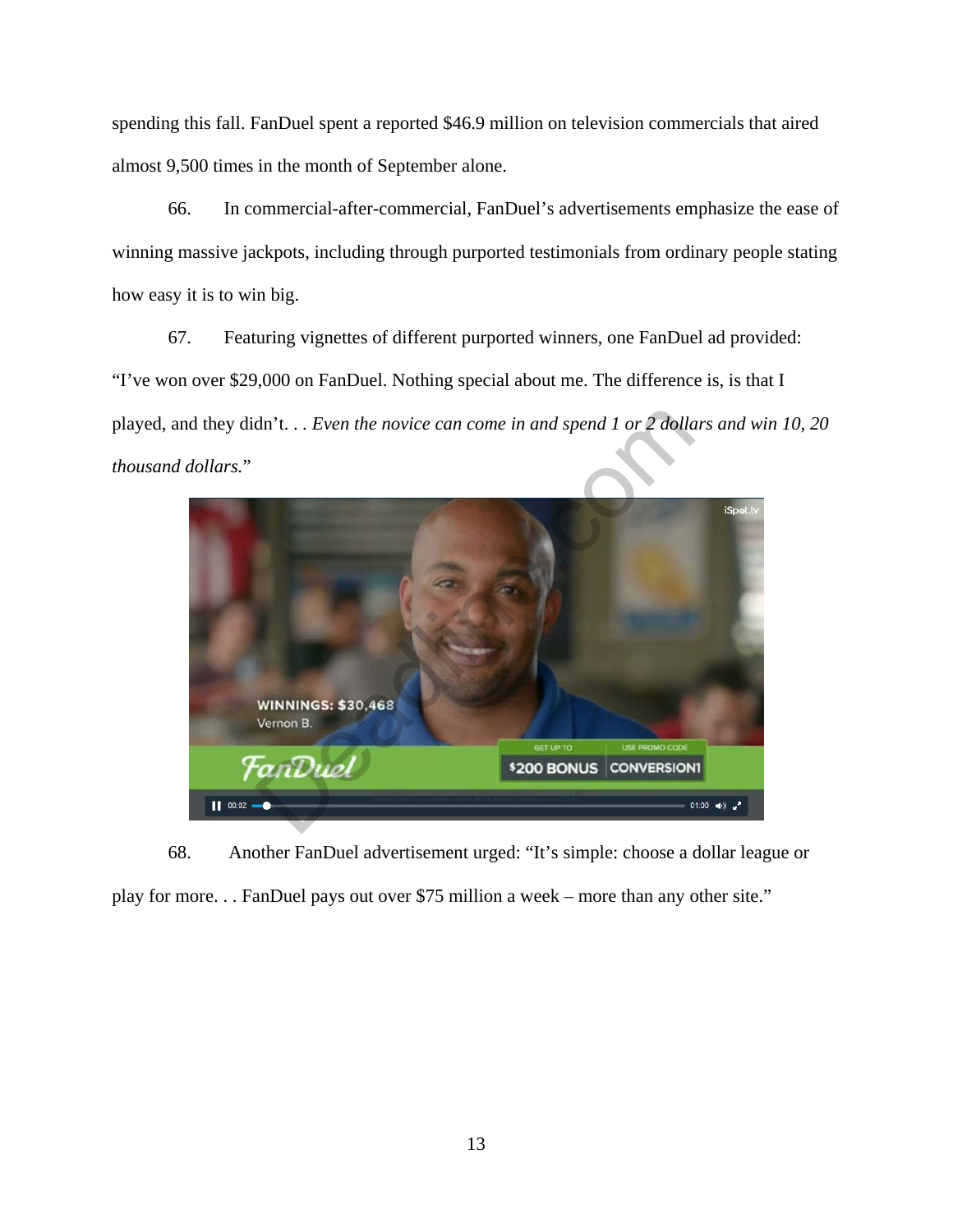

69. The ease and simplicity of playing and winning is further reinforced on the FanDuel website. On its homepage, FanDuel promises:

- a. "*No season-long commitment*."
- b. "WIN REAL CASH Paying out expected \$2 Billion in real cash prizes this year. And get instant payouts as soon as contests end."

70. Elsewhere on its website, FanDuel featured a promotional video for its "High Roller" contest in Las Vegas. Billed as "the ultimate tournament for high rollers," the promotional video highlights DFS users being showered with cash or with champagne while holding a giant check for one million dollars.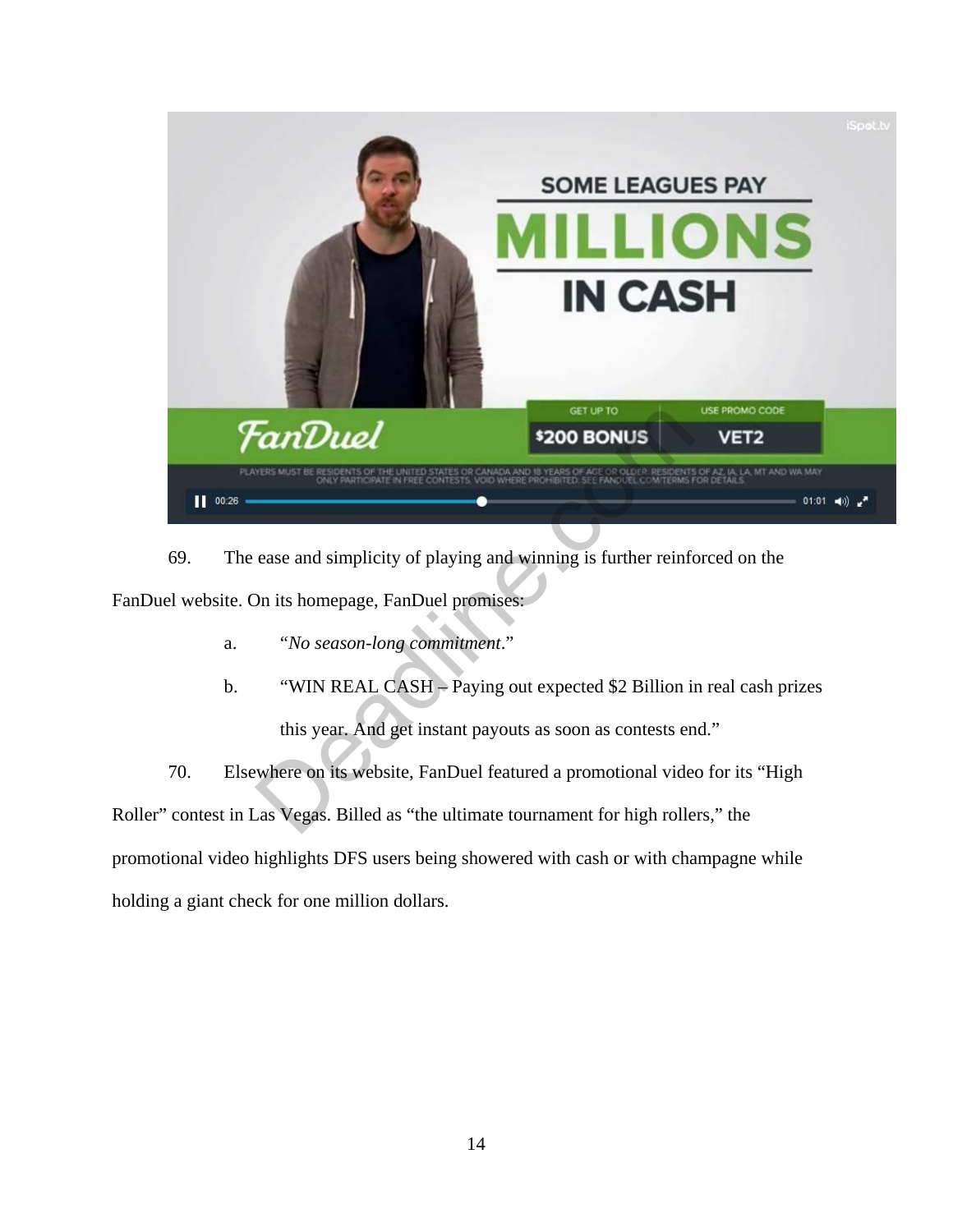

#### **VII. FanDuel Operates a Gambling Business**

71. Since 1894, Article I, Section 9 of the New York State Constitution has expressly prohibited bookmaking and all other forms of sports gambling (apart for an exception for parimutuel betting on horseracing).

72. The New York Penal Law has long recognized crimes for promoting gambling, including bookmaking, and for maintaining gambling devices and records. Gambling is defined, in part, as wagering on a "future contingent event" not under the bettor's control or influence or a "contest of chance." perates a Gambling Business<br>
e 1894, Article I, Section 9 of the New York State Constitution<br>
king and all other forms of sports gambling (apart for an ex<br>
norseracing).<br>
New York Penal Law has long recognized crimes for p

73. Recognizing that these laws and similar laws in other jurisdictions are directly contrary to the DFS model, FanDuel's U.S. website maintains that DFS "is considered a game of skill and, therefore, legal."

74. Yet, in the United Kingdom, where sports gambling is legal, FanDuel has taken the necessary regulatory steps to operate as a legitimate online sports betting company. In an October 30, 2015 article in the Herald Scotland, FanDuel said it planned to launch in the U.K. soon. FanDuel's application with the U.K. Gambling Commission to operate "gambling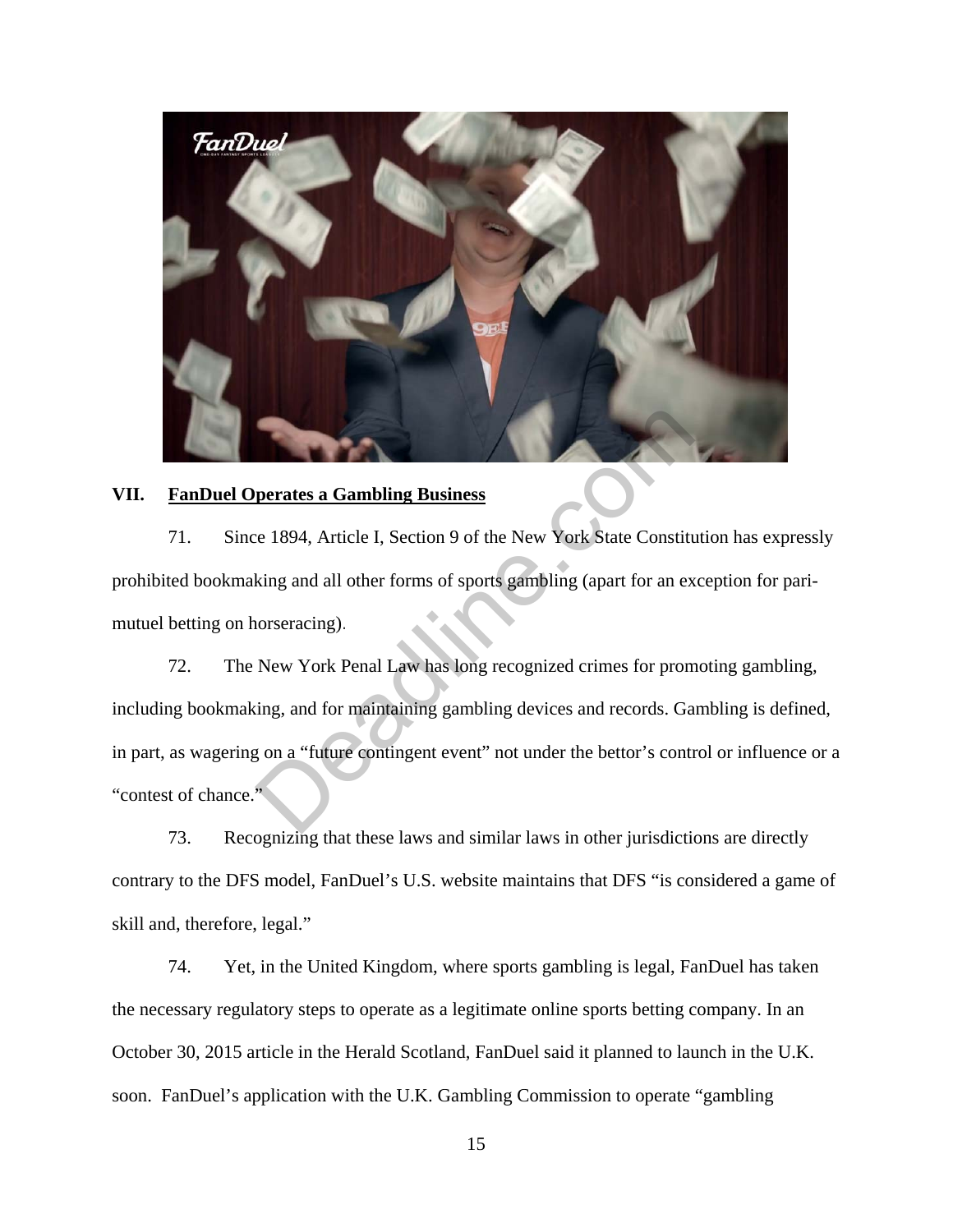software" is listed as in progress on the Commission's website. In a related statement, a FanDuel spokesperson said the application "is a part of the regulatory compliance process to offer fantasy sports in the UK market."

75. When presenting to investors, FanDuel is even more direct about its relationship to gambling.

76. For example, in an investor presentation, FanDuel noted it had hired the online poker company Full Tilt's head of affiliates to help FanDuel acquire new users. Indeed, several of FanDuel's affiliates are gambling oriented, including companies like Vegas Insider and BetVega, a sports betting and handicapping website and FanDuel's ninth largest affiliate.

77. Elsewhere, FanDuel conceded to investors that when FanDuel surveyed its users almost twenty-percent of respondents who acknowledged they bet or gamble said their friends would describe them as "a bit of an addict."

78. The investing community likewise views FanDuel and DFS companies as gambling. For example, in a presentation prepared for the FSTA's winter conference in 2014 (the "FSTA Presentation"), Eilers Research, a gaming industry research firm, compared DFS to the "comparable industries" of casinos, lotteries, and sports betting: ates are gambling oriented, including companies like Vegas<br>betting and handicapping website and FanDuel's ninth large<br>where, FanDuel conceded to investors that when FanDuel :<br>ent of respondents who acknowledged they bet or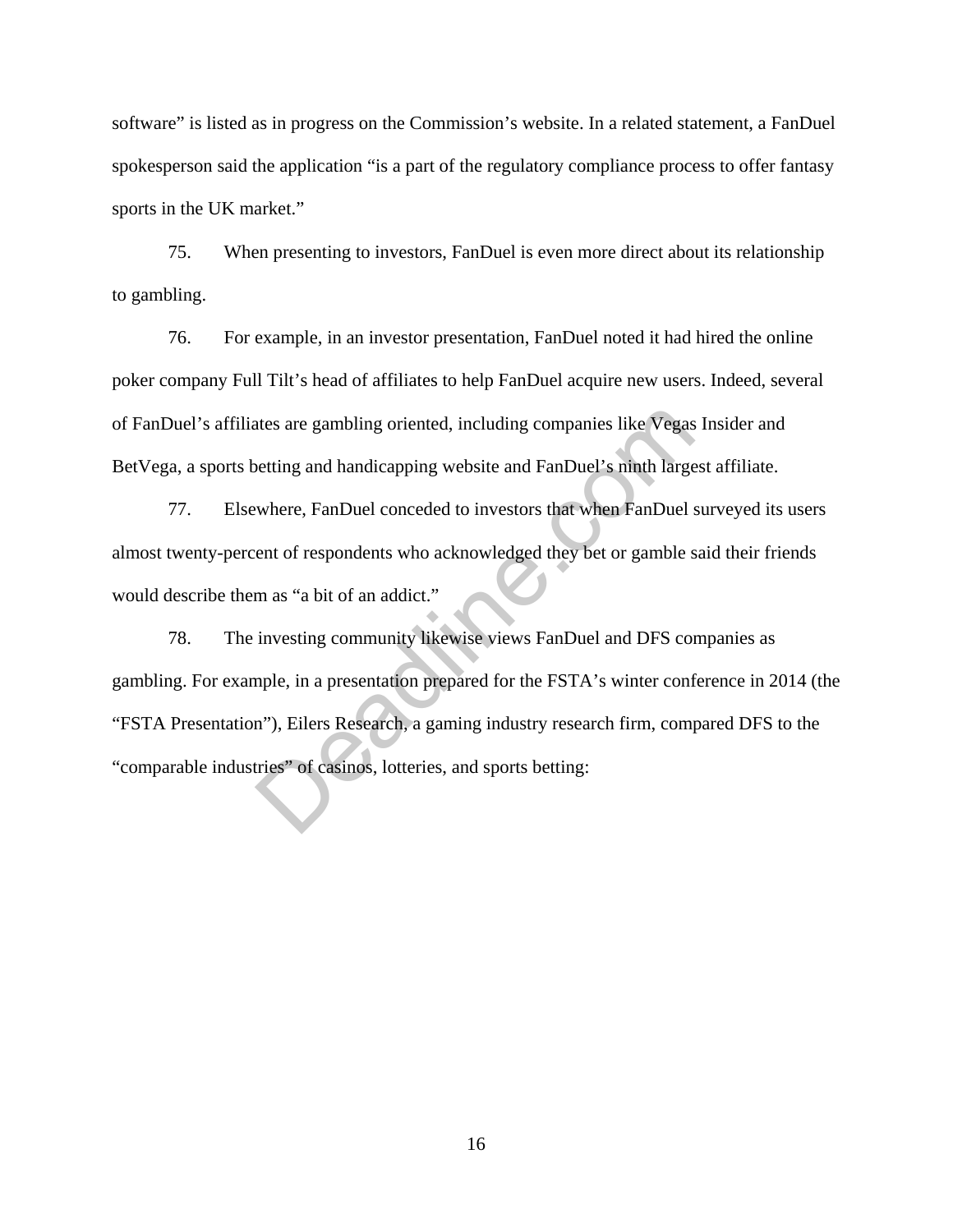#### Daily Fantasy Sports - Putting the Market in Perspective



Despite the recent surge in popularity the DFS market still pales in comparison to other comparable industries:

#### $10 of 36$

79. In an analysis provided to one investor, FanDuel benchmarked its performance to that of Bwin.Party, one of the largest online gambling companies in the world and whose core business is sports gambling. Among other comparisons, the spreadsheets dropped the pretense of referring to the bets on the FanDuel site as "fees," comparing FanDuel's total "stakes" by quarter to the equivalent numbers for Bwin.Party's Sports Betting operation. Total Entry fees on DFS - Silah.<br>
Net revenues = entry fees - prizes<br>
was just 585-590 million in CYME.<br>
We was just 585-590 million in CYME.<br>
Online Paker in US (Same Control Board, NJ DGE, Frankation<br>
Conney Control Boar

80. As reflected in the FSTA Presentation, DFS has had success converting casual gamblers—like those who play the lottery—into DFS players. One slide observed that the largeprize GPPs run by DraftKings, FanDuel, and others were already "attracting new users & serving as a new alternative for some ticket/lottery players."

81. Yet just as in poker, blackjack, and horseracing, a small percentage of professional gamblers manage to use research, software, and large bankrolls to extract a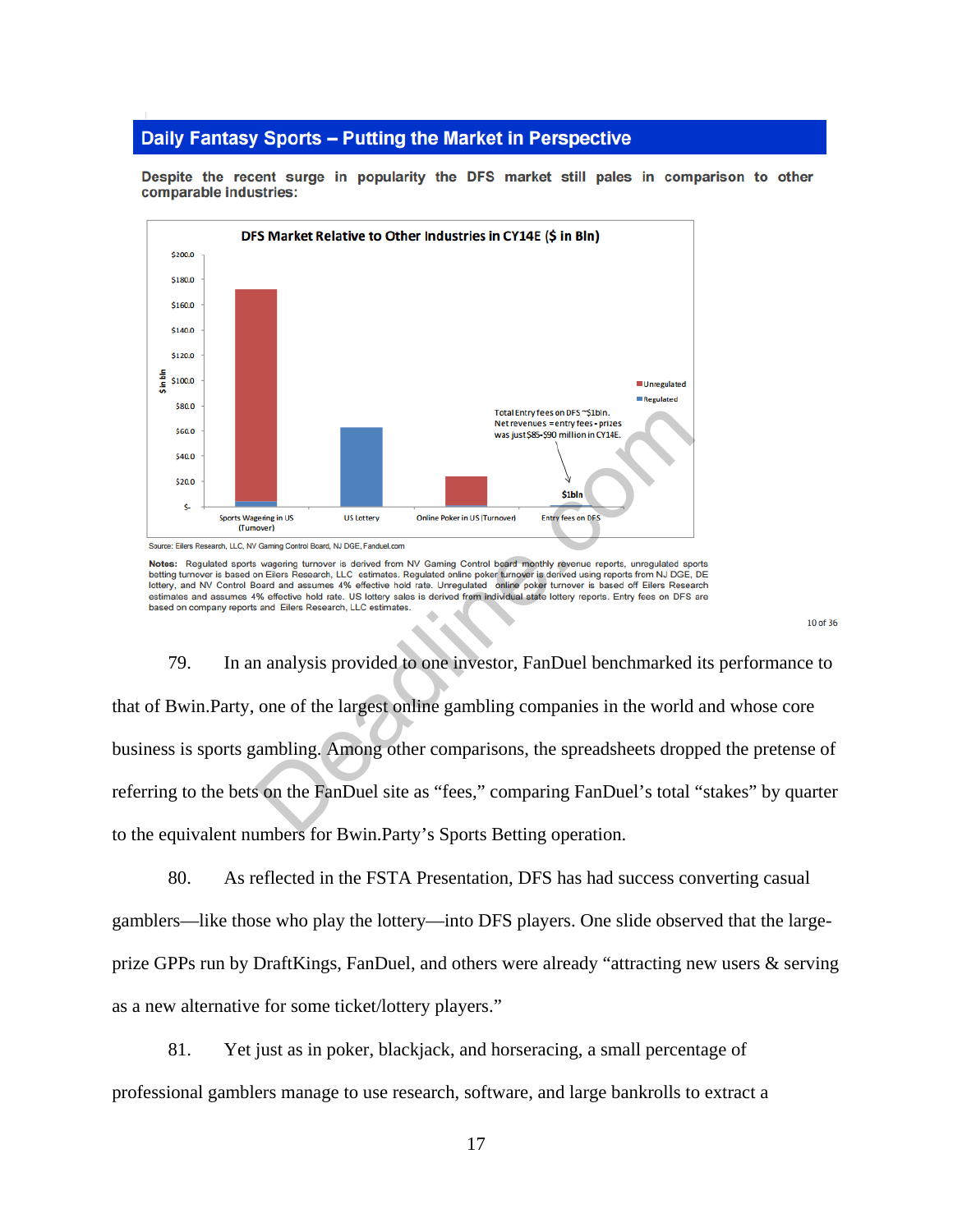disproportionate share of DFS jackpots.

82. With blackjack, professional players profit at the expense of the casino.

83. With poker and DFS, professional players, also known as "sharks," profit at the expense of casual players, also known as "minnows."

84. Of the top 10,000 players by cumulative amount wagered, 74% lost money over 2013 and 2014.

85. On any given day, FanDuel will accept substantially more than five wagers placed by New York residents. These wagers total significantly more than \$5,000.

86. Based on numbers from FanDuel, over 250,000 individual New York residents are registered with the company as of September 2015.

# **VIII. Gambling Addiction Associated with DFS is an Increasingly Serious Problem**

87. Experts in gambling addiction and other compulsive behaviors have identified DFS as a serious and growing threat to people at-risk for, or already struggling with, gamblingrelated illnesses.

88. DFS is an especially powerful draw for young males who are increasingly seeking help for compulsive gambling related to DFS with counselors and appearing at Gamblers Anonymous meetings. ents. These wagers total significantly more than \$5,000.<br>Example on numbers from FanDuel, over 250,000 individual New<br>the company as of September 2015.<br>Addiction Associated with DFS is an Increasingly Serior<br>erts in gambli

89. For those struggling with gambling addiction or vulnerable to it, certain structural characteristics make DFS particularly dangerous.

90. As Keith Whyte, the Executive Director of the National Council on Problem Gambling ("NCPG") explains, these structural characteristics—which are generally absent from season-long fantasy leagues—include:

the ability for players to place large bets; the chance for players to win large payouts; the high speed of play (or, put another way, the relatively short interval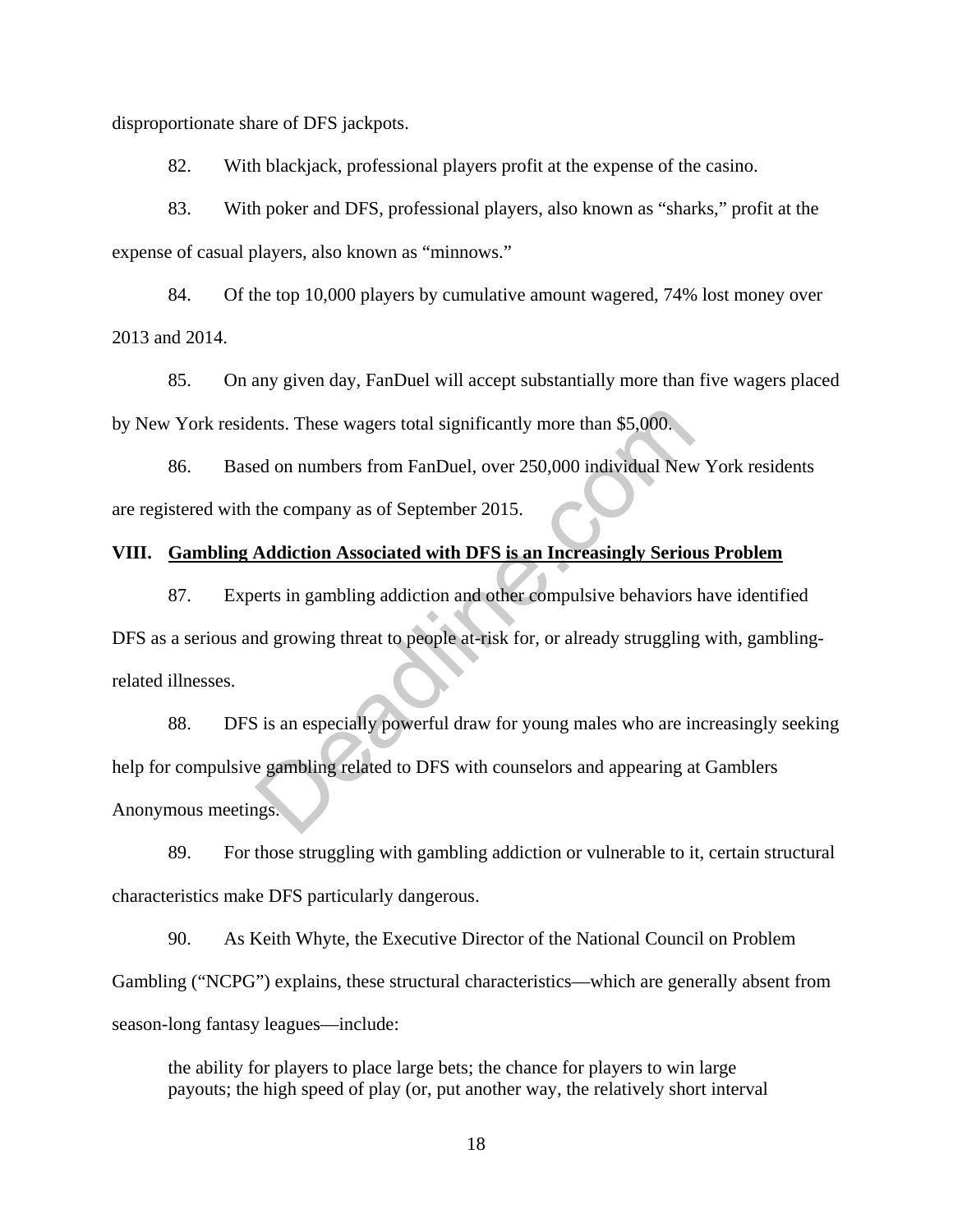between the placing of a bet and the determination of the outcome of the bet); and the perception of skill as a determinant in the outcome of the wager.

91. Dr. Jeffrey L. Derevensky, Director of the International Centre for Youth Gambling Problems and High-Risk Behavior at McGill University, notes that, among other things, false or misleading representations of the skill involved in DFS "can lead players to a preoccupation with DFS, chasing of losses, and developing symptoms and behaviors associated with a gambling disorder."

## **IX. FanDuel Attracts Scrutiny as Gambling Business**

92. After incorporating in 2009, FanDuel quietly attracted investments, but remained relatively unknown outside of the subculture of DFS players and the investor community.

93. The FSTA Presentation estimated that just 2.5% of participants in traditional leagues played DFS.

94. As the president of the FSTA observed earlier this year, as "recently as two years ago everything changed. [DFS] was close to zero, a nascent pastime."

95. Flush in 2015 with new investment capital, FanDuel began an advertising blitz designed to expand DFS beyond its niche market and grow market share as quickly as possible. or incorporating in 2009, FanDuel quietly attracted investments outside of the subculture of DFS players and the investor of FSTA Presentation estimated that just 2.5% of participants S.<br>B.<br>B.<br>he president of the FSTA obse

96. The growth in DFS advertising has been as spectacular as it was sudden. For all of 2014, FanDuel spent just over \$2 million on advertising with NBC Universal/Comcast. In just the first ten months of 2015, FanDuel spent over \$12 million with NBC Universal/Comcast.

97. Advertising reached a peak in the weeks leading up to the 2015 NFL season, when it became nearly impossible to watch televised sports without encountering a DFS commercial.

98. On October 5, 2015, *The New York Times* published an expose titled "Scandal Erupts in Unregulated World of Fantasy Sports" that introduced DFS for the first time to many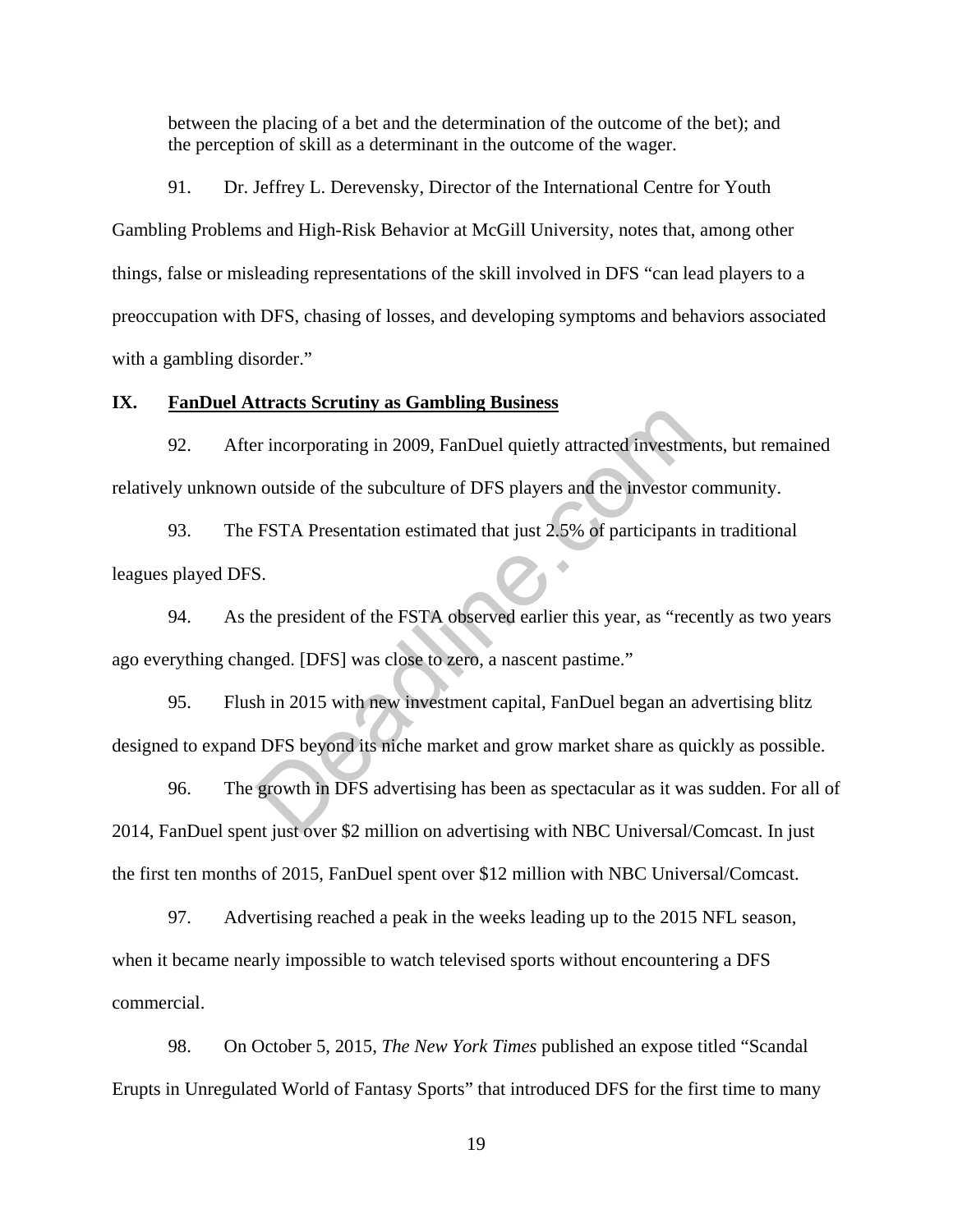non-players. The story focused on DFS' fairness and strongly suggested that a DraftKings employee had improperly used inside information to improve his chances of winning on FanDuel.

99. On October 6, 2015, the Office of the New York Attorney General ("NYAG") opened an investigation

100. Reports soon emerged indicating that various other federal and state enforcement agencies and regulators were probing the operations of the two companies.

101. Gaming officials in several states raised questions as to the legality of the DFS business.

102. For an increasing number of states, the answer appears to be "no." Washington State

103. Washington State and New York State laws have identical statutory definitions of "gambling" and "contest of chance." Relying on those definitions, the Washington State Gambling Commission has previously declared that online "fantasy sports wagering is not authorized for play in Washington State." ing officials in several states raised questions as to the lega<br>an increasing number of states, the answer appears to be "n<br>thington State<br>thington State and New York State laws have identical state<br>ontest of chance." Rely

104. While continuing to offer games in New York, neither DraftKings nor FanDuel currently accept wagers in Washington State.<sup>1</sup> On October 21, 2015, Chris Stearns, Chairman of the Washington State Gambling Commission, highlighted this inconsistency, observing in a tweet: "NY definition of 'contest of chance' & 'gambling' same as WA's . . .Yet DFS offered in NY but not WA."

#### Michigan

 $\overline{a}$ 

105. On September 1, 2015, the Chairman of the Michigan Gaming Control Board

<sup>&</sup>lt;sup>1</sup> In addition to Washington and Nevada, DraftKings and FanDuel do not currently accept wagers in Arizona, Louisiana, Iowa, and Montana because of concerns related to state law*.*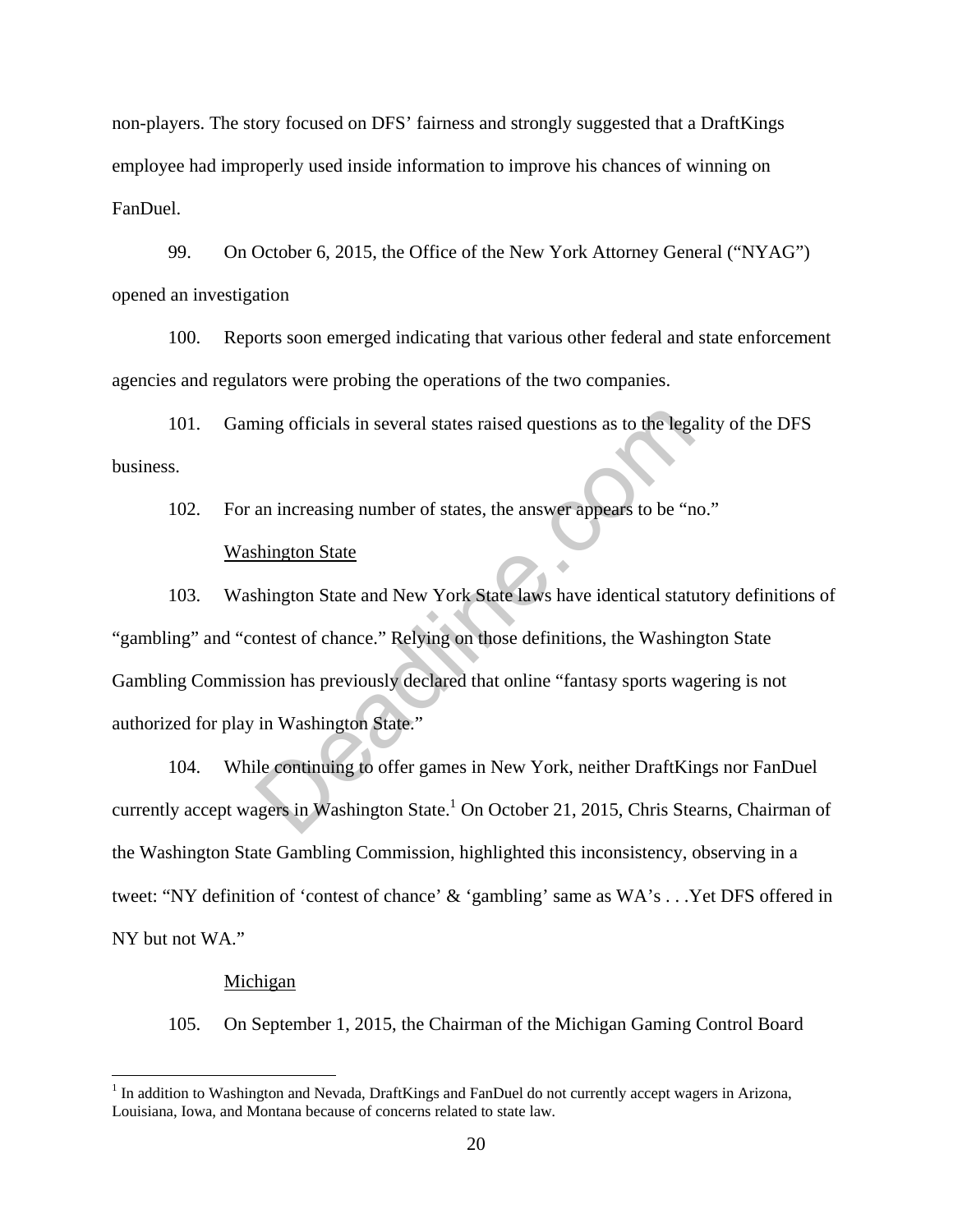stated that that DFS is "illegal under current Michigan law."

## Georgia

106. On September 23, 2015, citing the gambling prohibitions in the Georgia state constitution and criminal laws, the Georgia Lottery Corporation demanded that the two rival DFS companies explain "how it is that FanDuel and DraftKings are able to lawfully operate fantasy sports games in the State of Georgia."

Nevada

107. On October 15, 2015, the Nevada Gaming Control Board issued a public notice

announcing that DFS constituted gambling. The notice stated, among other things, that:

because DFS involves wagering on the collective performance of individuals participating in sporting events, under current law, regulation and approvals, in order to lawfully expose DFS for play within the State of Nevada, a person must possess a license to operate a sports pool issued by the Nevada Gaming Commission. October 15, 2015, the Nevada Gaming Control Board issue<br>
FS constituted gambling. The notice stated, among other thi<br>
uuse DFS involves wagering on the collective performance<br>
g in sporting events, under current law, regul

108. In a memorandum dated October 16, 2015, the Office of the Nevada Attorney

General issued a formal opinion supporting the decision of the Nevada Gaming Control Board.

The opinion concluded:

In short, daily fantasy sports constitute sports pools and gambling games. They may also constitute lotteries, depending on the test applied by the Nevada Supreme Court. As a result, pay-to-play daily fantasy sports cannot be offered in Nevada without licensure.

109. FanDuel and DraftKings stopped accepting wagers in Nevada a few hours after

the decision of the Nevada Gaming Control Board.

### Illinois

110. On October 16, 2015, a spokesperson for the Illinois Gaming Board expressed the

Board's view that DFS is illegal in Illinois. The Board announced it was seeking a formal

opinion from the Illinois State Attorney General.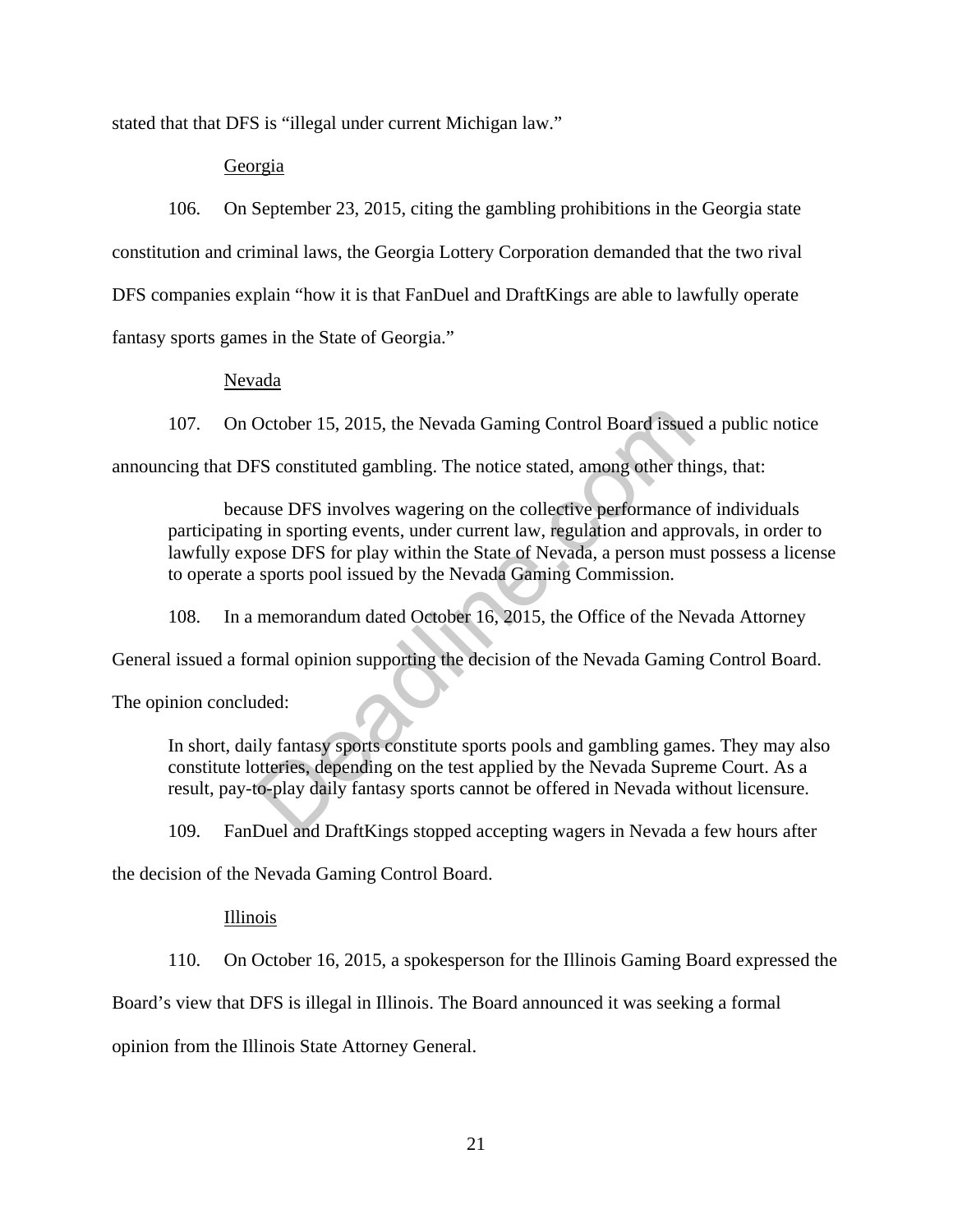#### National Collegiate Athletic Association ("NCAA")

111. And on August 27, 2015, the NCAA sent a cease-and-desist letter to FanDuel objecting to DFS games involving college sports.

112. The NCAA's letter provided that DFS is "inconsistent with our values, by-laws,

rules and interpretations regarding sports wagering," and may violate the UIGEA, the

Professional and Amateur Sports Protection Act, and state gambling laws.

113. On September 22, 2015, the NCAA reportedly told college athletic directors that the NCAA considers DFS to be gambling, and that athletes found to violate a ban on playing DFS would face a suspension from college sports of no less than one year. IT DFS to be gambling, and that athletes found to violate a<br>suspension from college sports of no less than one year.<br>Duel continues to run DFS games connected with college spic<br>demand.<br>FIRST CAUSE OF ACTION PURSUANT TO<br>EXE

114. FanDuel continues to run DFS games connected with college sports contrary to the NCAA's specific demand.

# **FIRST CAUSE OF ACTION PURSUANT TO EXECUTIVE LAW § 63(12): NEW YORK STATE CONSTITUION ARTICLE I, SECTION 9**

115. The plaintiff repeats and realleges paragraphs 1 through 114 as if fully set forth herein.

116. Executive Law § 63(12) authorizes the Attorney General to bring an action to enjoin repeated illegal acts or persistent illegality in the carrying on, conducting, or transaction of business.

117. Article I, Section 9 of the New York State Constitution prohibits any lottery or the sale of lottery tickets, pool-selling, book-making, or any other kind of gambling, except lotteries operated by the state, pari-mutuel betting on horse races, and casino gambling at no more than seven facilities.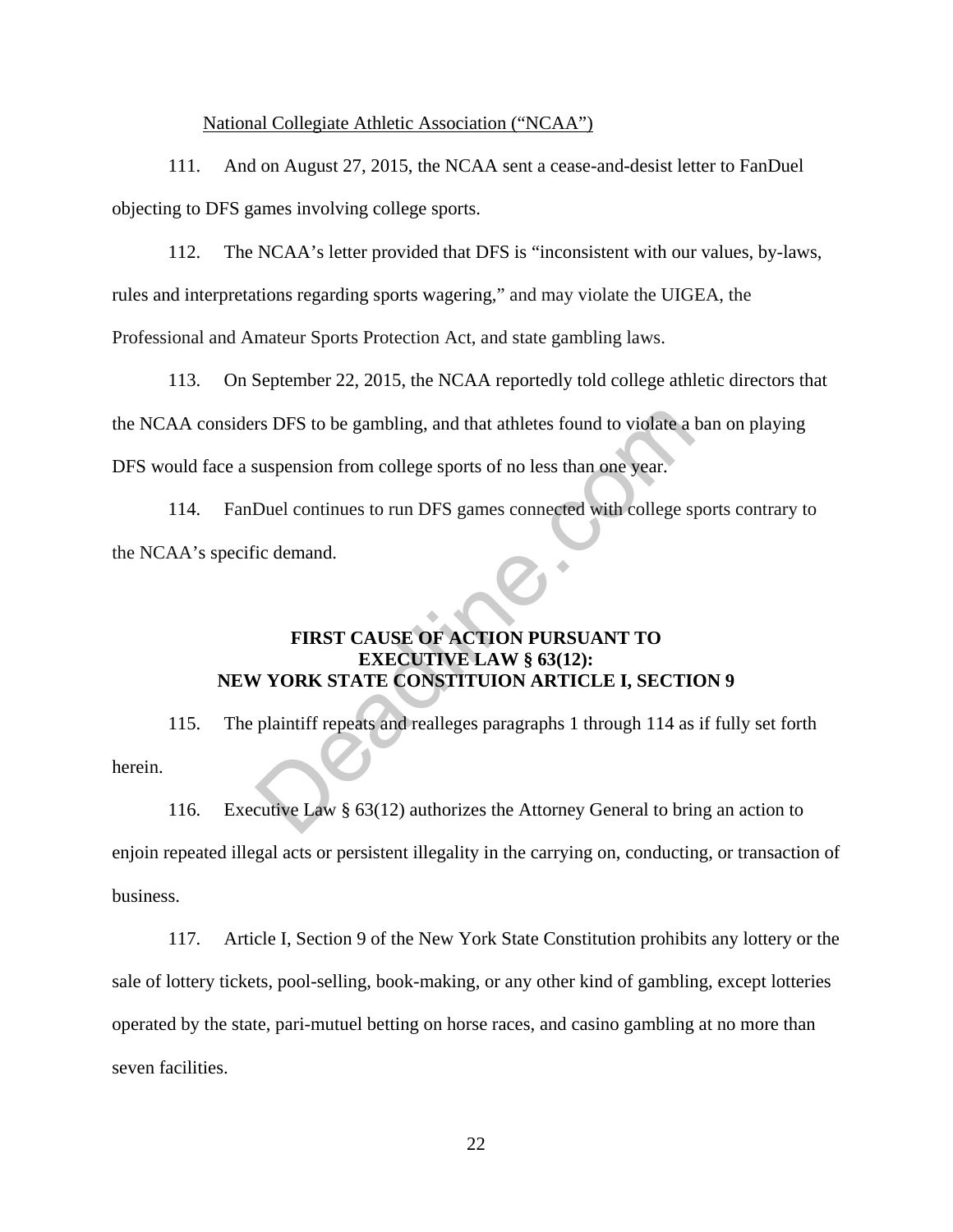118. As set forth above, Defendant violates Article I, Section 9 of the New York State Constitution by running a book-making or other kind of gambling business.

119. By its actions in violation of Article I, Section 9 of the New York State Constitution, defendant has engaged in repeated and persistent illegal conduct in violation of Executive Law § 63(12).

## **SECOND CAUSE OF ACTION PURSUANT TO EXECUTIVE LAW § 63(12): VIOLATION OF NEW YORK PENAL LAW § 225.10**

120. The plaintiff repeats and realleges paragraphs 1 through 119 as if fully set forth herein.

121. Executive Law § 63(12) authorizes the Attorney General to bring an action to enjoin repeated illegal acts or persistent illegality in the carrying on, conducting, or transaction of business.

122. Penal Law § 225.10 prohibits any person from promoting gambling in the first degree by knowingly advancing or profiting from unlawful gambling activity by engaging in bookmaking to the extent that he receives or accepts in any one day more than five bets totaling more than five thousand dollars. plaintiff repeats and realleges paragraphs 1 through 119 as<br>cutive Law § 63(12) authorizes the Attorney General to brii<br>gal acts or persistent illegality in the carrying on, conductir<br>al Law § 225.10 prohibits any person f

123. As set forth above, defendant violates Penal Law § 225.10 by knowingly advancing and profiting from unlawful gambling activity by receiving and accepting in any one day, and indeed on many days, more than five bets totaling more than five thousand dollars.

124. By its actions in violation of Penal Law § 225.10, defendant has engaged in repeated and persistent illegal conduct in violation of Executive Law § 63(12).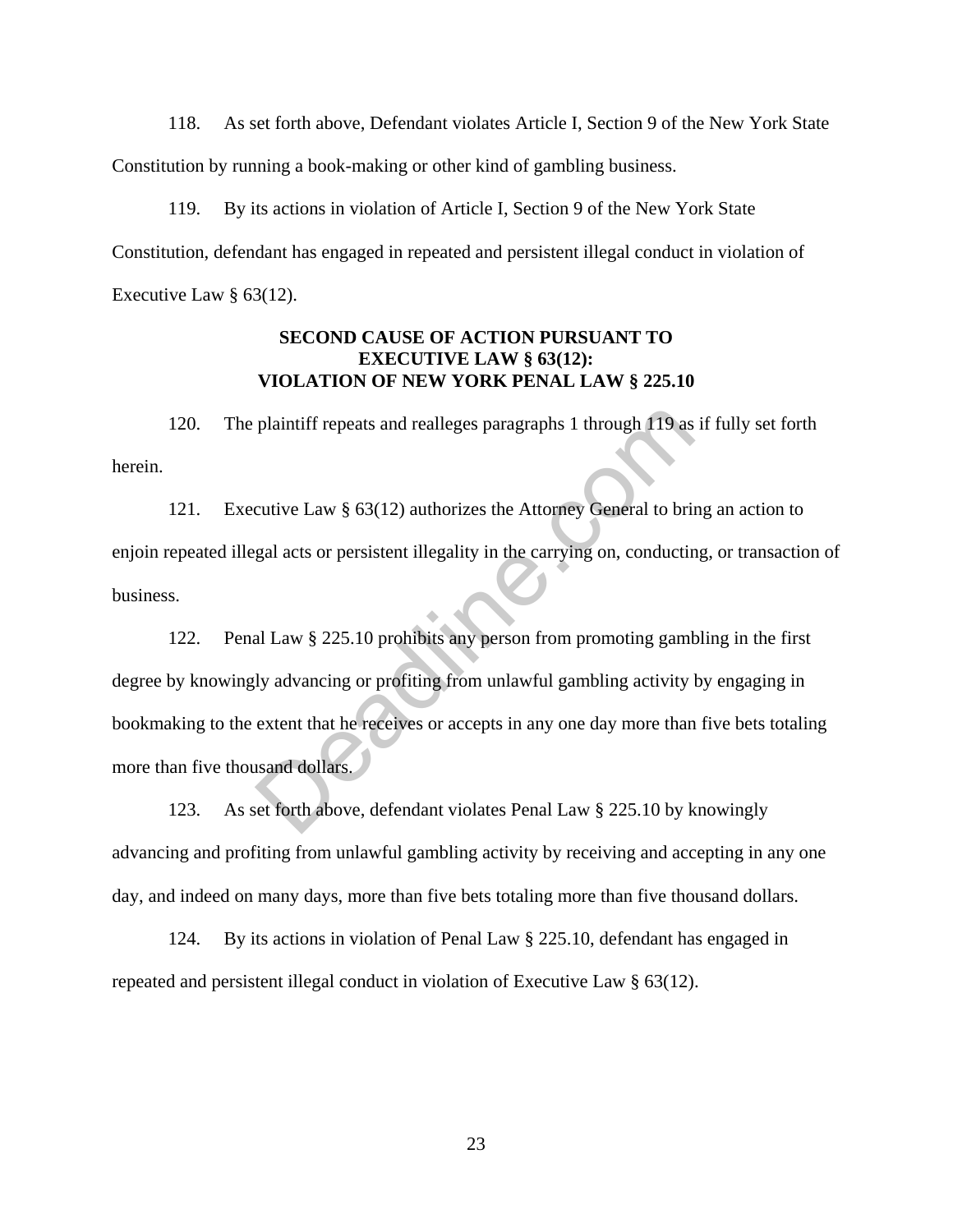## **THIRD CAUSE OF ACTION PURSUANT TO EXECUTIVE LAW § 63(12): VIOLATION OF NEW YORK PENAL LAW § 225.05**

125. The plaintiff repeats and realleges paragraphs 1 through 124 as if fully set forth herein.

126. Executive Law § 63(12) authorizes the Attorney General to bring an action to

enjoin repeated illegal acts or persistent illegality in the carrying on, conducting, or transaction of business.

127. Penal Law § 225.05 prohibits any person from promoting gambling in the second degree by knowingly advancing or profiting from unlawful gambling activity.

128. As set forth above, defendant violates Penal Law § 225.05 by knowingly advancing or profiting from unlawful gambling activity. al Law § 225.05 prohibits any person from promoting gaml<br>
ly advancing or profiting from unlawful gambling activity.<br>
eet forth above, defendant violates Penal Law § 225.05 by k<br>
ing from unlawful gambling activity.<br>
ts ac

129. By its actions in violation of Penal Law § 225. 05, defendant has engaged in repeated and persistent illegal conduct in violation of Executive Law § 63(12).

# **FOURTH CAUSE OF ACTION PURSUANT TO EXECUTIVE LAW § 63(12): VIOLATION OF NEW YORK PENAL LAW § 225.20**

130. The plaintiff repeats and realleges paragraphs 1 through 129 as if fully set forth herein.

131. Executive Law § 63(12) authorizes the Attorney General to bring an action to enjoin repeated illegal acts or persistent illegality in the carrying on, conducting, or transaction of business.

132. Penal Law § 225.20 prohibits any person from possessing gambling records in the first degree when, with knowledge of the contents thereof, he possesses any writing, paper, instrument or article of a kind commonly used in the operation or promotion of a bookmaking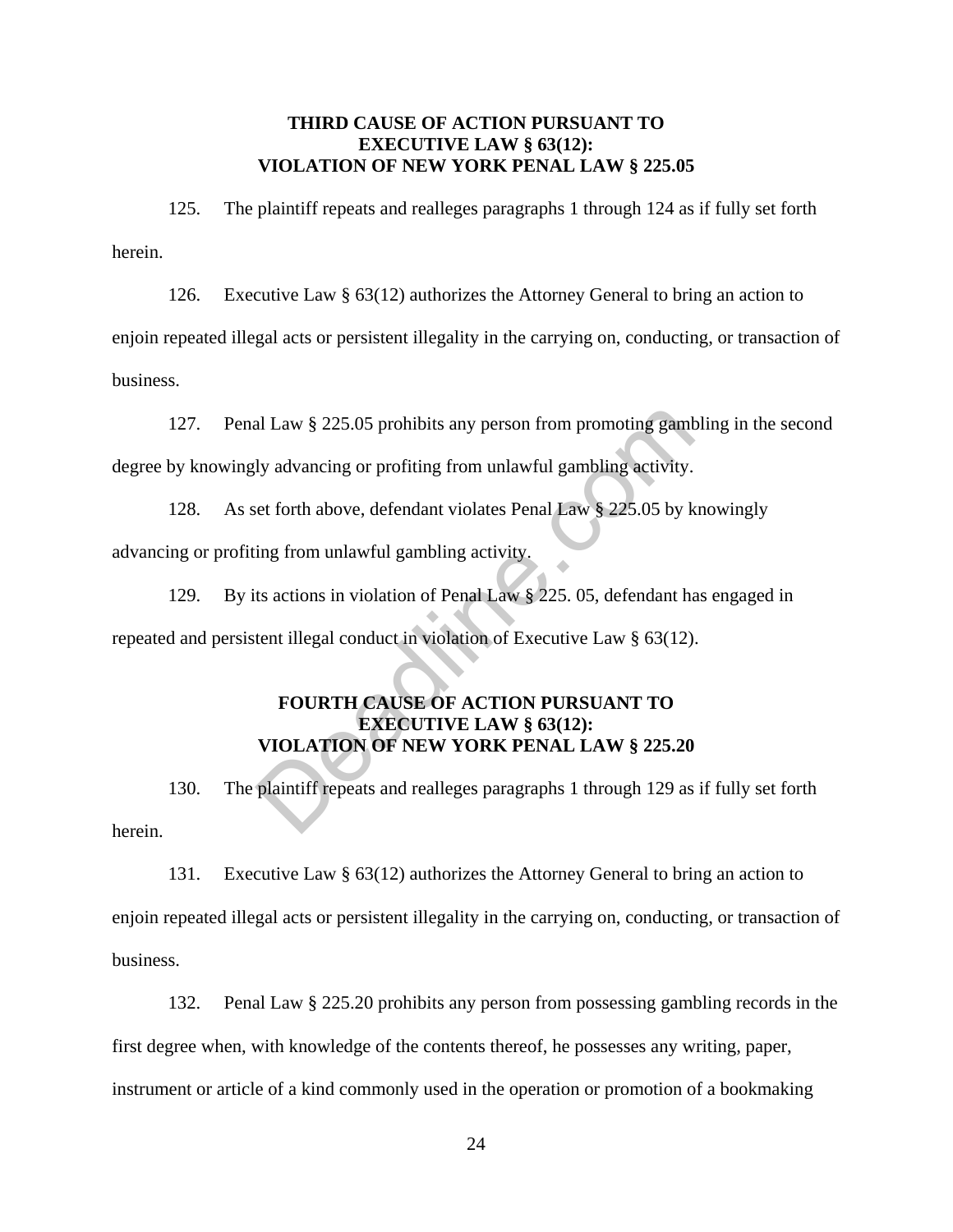scheme or enterprise, and constituting, reflecting or representing more than five bets totaling more than five thousand dollars.

133. As set forth above, defendant violates Penal Law § 225.20 by, with knowledge of the contents thereof, possessing any writing, paper, instrument or article of a kind commonly used in the operation or promotion of a bookmaking scheme or enterprise and constituting, reflecting or representing more than five bets totaling more than five thousand dollars.

134. To wit, Defendant maintains a computer system recording hundreds of thousands of illegal wagers.

135. By its actions in violation of Penal Law § 225.20, defendant has engaged in repeated and persistent illegal conduct in violation of Executive Law § 63(12).

# **FIFTH CAUSE OF ACTION PURSUANT TO EXECUTIVE LAW § 63(12): VIOLATION OF NEW YORK PENAL LAW § 225.15**

136. The plaintiff repeats and realleges paragraphs 1 through 135 as if fully set forth herein.

137. Executive Law § 63(12) authorizes the Attorney General to bring an action to enjoin repeated illegal acts or persistent illegality in the carrying on, conducting, or transaction of business. ts actions in violation of Penal Law § 225.20, defendant ha<br>tent illegal conduct in violation of Executive Law § 63(12)<br>FIFTH CAUSE OF ACTION PURSUANT TO<br>EXECUTIVE LAW § 63(12):<br>VIOLATION OF NEW YORK PENAL LAW § 225.15<br>pl

138. Penal Law § 225.15 prohibits any person from possessing gambling records in the second degree when, with knowledge of the contents thereof, he possesses any writing, paper, instrument or article of a kind commonly used in the operation or promotion of a bookmaking scheme or enterprise.

139. As set forth above, defendant violates Penal Law § 225.15 by, with knowledge of the contents thereof, possessing any writing, paper, instrument or article of a kind commonly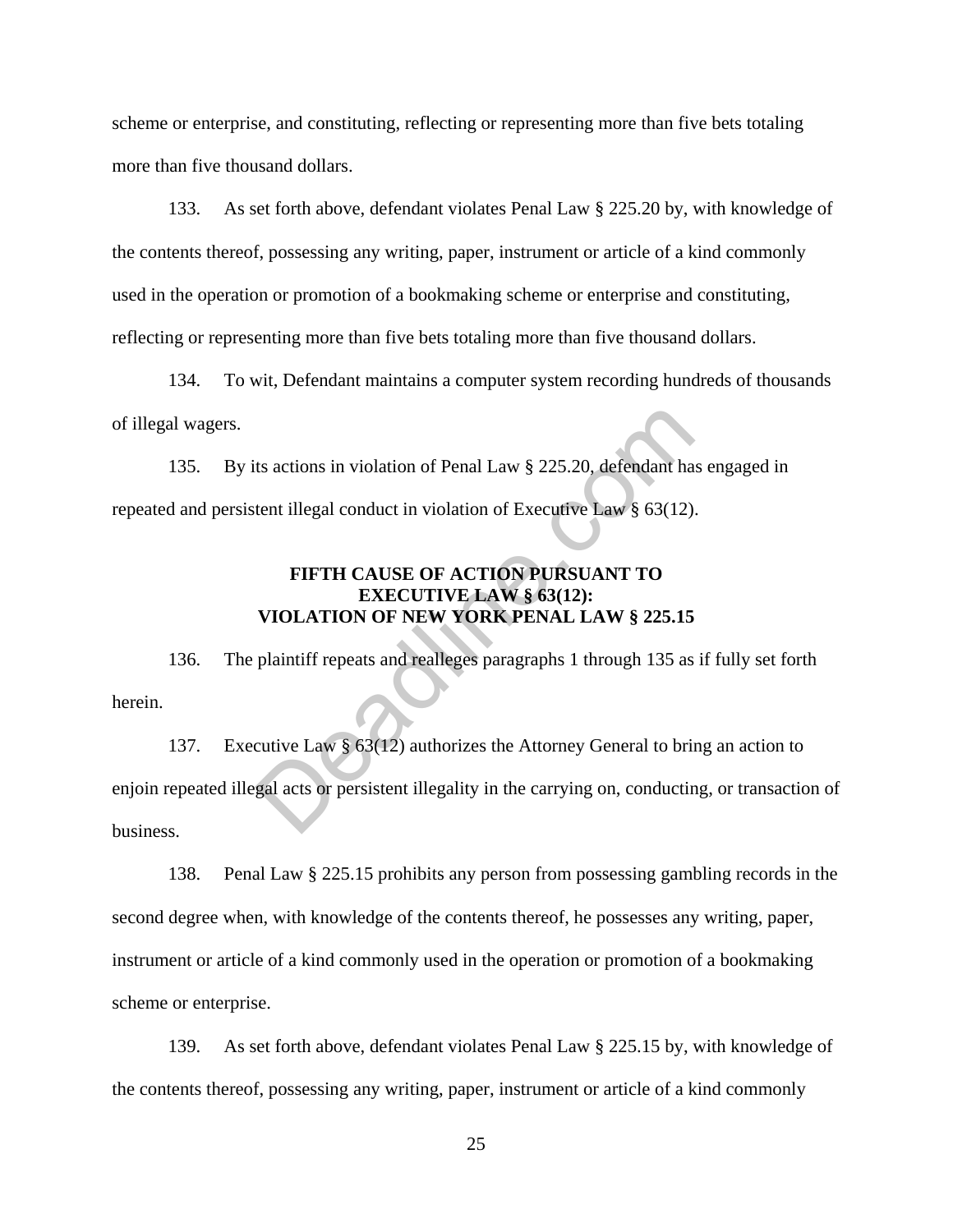used in the operation or promotion of a bookmaking scheme or enterprise.

140. To wit, Defendant maintains a computer system recording hundreds of thousands of illegal wagers.

141. By its actions in violation of Penal Law § 225.15, defendant has engaged in repeated and persistent illegal conduct in violation of Executive Law § 63(12).

# **SIXTH CAUSE OF ACTION PURSUANT TO EXECUTIVE LAW § 63(12): REPEATED AND PERSISTENT FRAUDULENT CONDUCT**

142. The plaintiff repeats and realleges paragraphs 1 through 141 as if fully set forth herein.

143. Executive Law § 63(12) authorizes the Attorney General to bring an action to enjoin repeated or persistent fraudulent conduct.

144. As set forth above, defendant has engaged in repeated and persistent fraudulent acts by conduct, including but not limited to: plaintiff repeats and realleges paragraphs 1 through 141 as<br>cutive Law § 63(12) authorizes the Attorney General to bris<br>persistent fraudulent conduct.<br>et forth above, defendant has engaged in repeated and pers<br>cluding but

- a. Misrepresenting that Defendant complies with applicable laws
- b. Misrepresenting the likelihood of a casual player will win a jackpot;
- c. Misrepresenting the degree of skill implicated in the games; and
- d. Misrepresenting that Defendant's games are not considered gambling.

145. By these actions, defendant has engaged in repeated and persistent fraudulent conduct in violation of Executive Law § 63(12).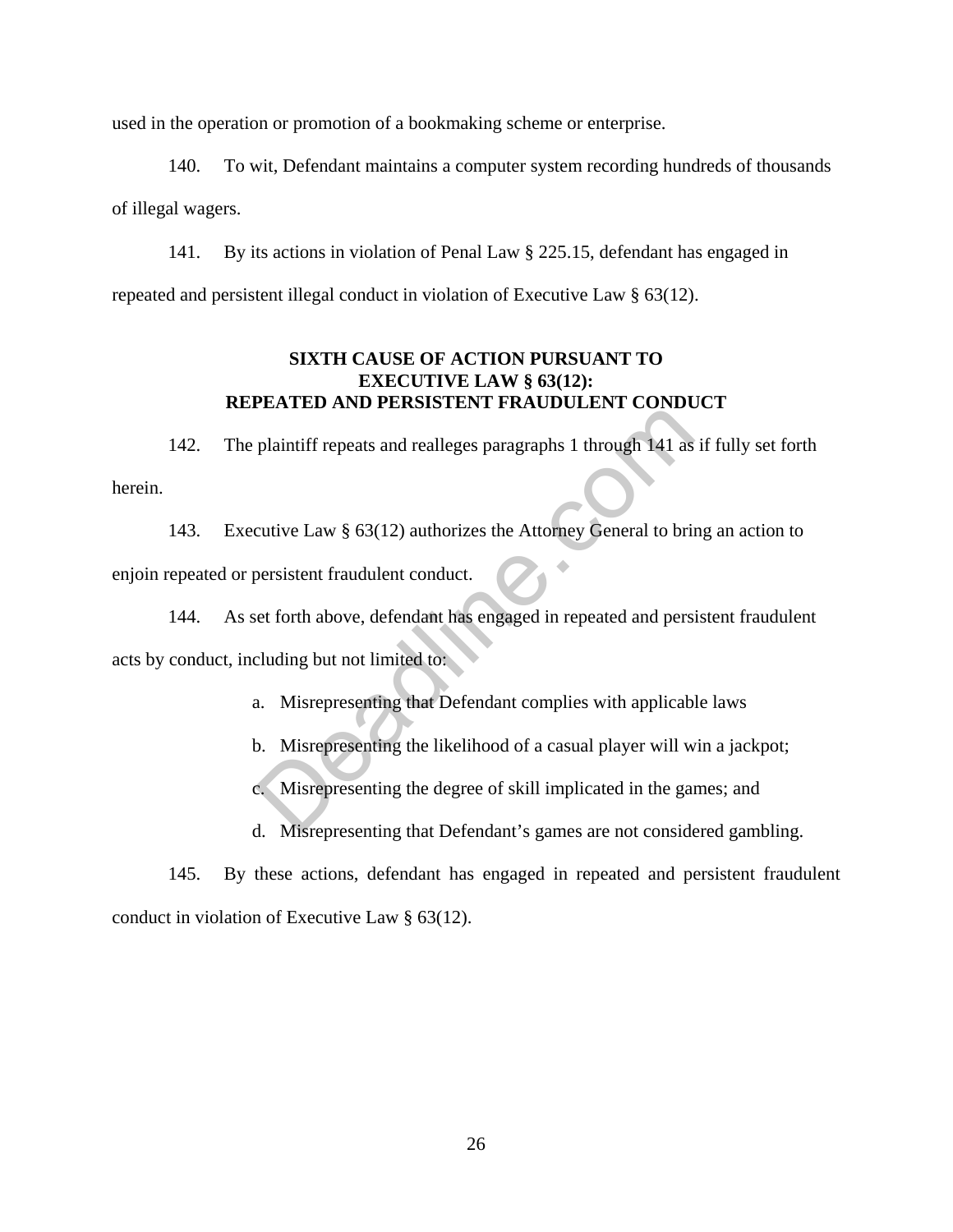## **SEVENTH CAUSE OF ACTION PURSUANT TO BUSINESS CORPORATION LAW § 1303**

146. The plaintiff repeats and realleges paragraphs 1 through 145 as if fully set forth herein.

147. Business Corporation Law ("BCL") § 1303 authorizes the Attorney General to bring an action or special proceeding to enjoin or annul the authority of any foreign corporation which within this state contrary to law has done or omitted any act which if done by a domestic corporation would be a cause for its dissolution under section 1101.

148. BCL § 1101(a)(2) provides that where a corporation has exceeded the authority conferred on it by law or abused its powers contrary to the public policy of the state, it is liable to be dissolved.  $\frac{1}{2}$  \$ 1101(a)(2) provides that where a corporation has excess  $\frac{1}{2}$  and  $\frac{1}{2}$  and  $\frac{1}{2}$  and  $\frac{1}{2}$  and  $\frac{1}{2}$  and  $\frac{1}{2}$  and  $\frac{1}{2}$  and  $\frac{1}{2}$  and  $\frac{1}{2}$  and  $\frac{1}{2}$  and  $\frac{1}{2}$  con

149. As set forth above, defendant operates an illegal gambling business in violation of the New York State Constitution, New York Penal Law, and other applicable statutes.

150. Defendant has also engaged in repeated and persistent fraudulent acts by conduct, including but not limited to:

- a. Misrepresenting that defendant complies with applicable laws
- b. Misrepresenting the likelihood of a casual player will win a jackpot;
- c. Misrepresenting the degree of skill implicated in the games; and
- d. Misrepresenting that defendant's games are not considered gambling.

151. As such, defendant has abused its powers contrary to the public policy of the state, warranting annulment of its authority to do business in this state and an injunction against its continued operation of an illegal gambling business.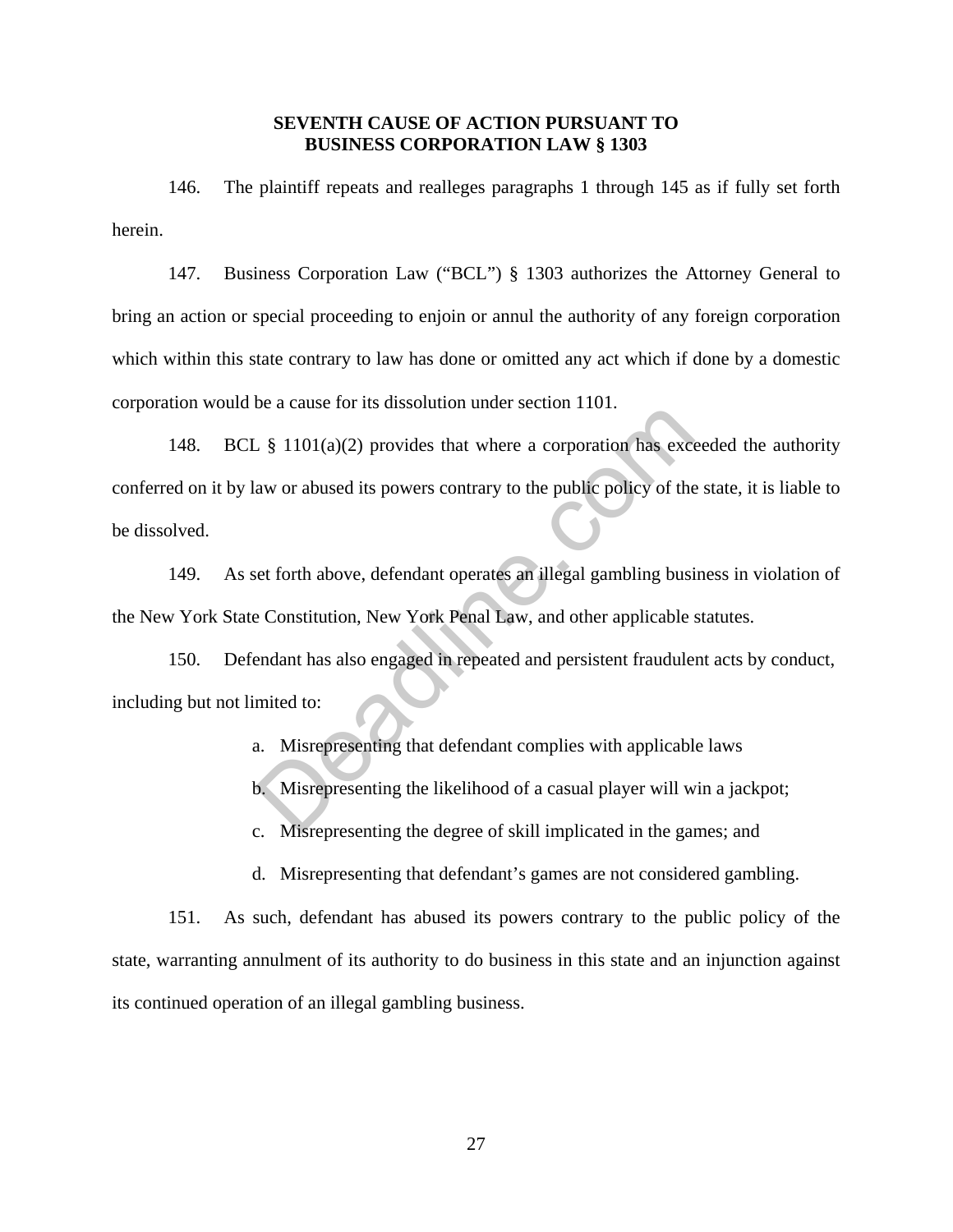## **EIGHTH CAUSE OF ACTION PURSUANT TO GENERAL BUSINESS LAW § 349**

152. The plaintiff repeats and realleges paragraphs 1 through 151 as if fully set forth herein.

153. GBL § 349 prohibits deceptive acts and practices in the conduct of any business, trade, or commerce in the state of New York.

154. As set forth above, defendant has engaged in deceptive acts and practices in violation of GBL § 349 by conduct, including, but not limited to:

- a. Misrepresenting that defendant complies with applicable laws;
- b. Misrepresenting that casual player is likely to win a jackpot;
- c. Misrepresenting that DFS is a "skill game"; and
- d. Misrepresenting that defendant's games are not considered gambling.

155. By its actions in violation of GBL § 349, defendant has engaged in repeated and persistent illegal conduct in violation of Executive Law § 63(12). 349 by conduct, including, but not limited to:<br>
a. Misrepresenting that defendant complies with applicable.<br>
D. Misrepresenting that casual player is likely to win a jack<br>
c. Misrepresenting that DFS is a "skill game"; and

# **NINTH CAUSE OF ACTION PURSUANT TO GENERAL BUSINESS LAW § 350**

156. The plaintiff repeats and realleges paragraphs 1 through 155 as if fully set forth herein.

157. GBL § 350 prohibits false advertising in the conduct of any business, trade, or commerce in the state of New York.

158. As set forth above, defendant has engaged in false advertising in violation of GBL § 350 by conduct, including, but not limited to:

a. Advertising that defendant complies with applicable laws;